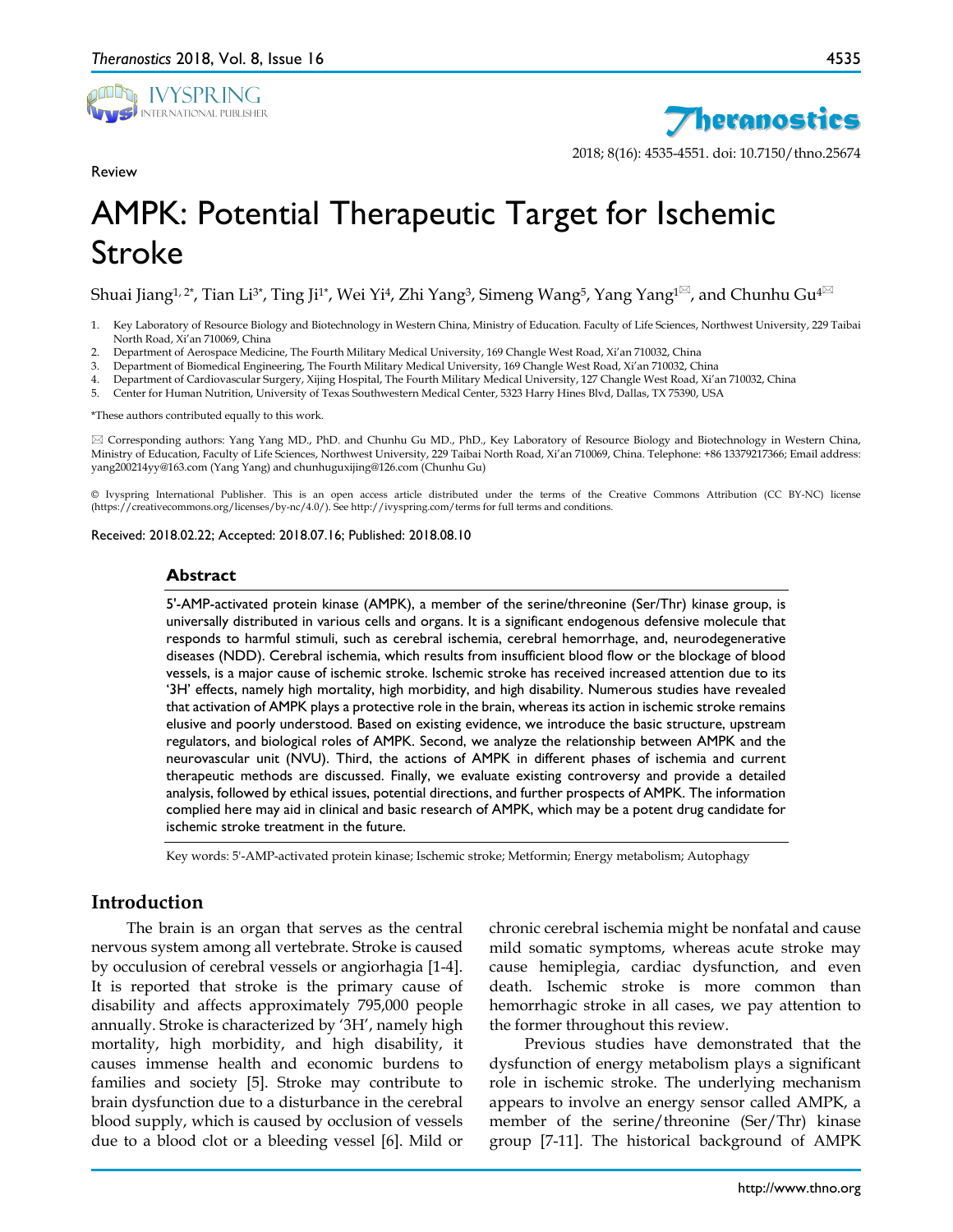may date back to two independent works by Gibon and Carbson in 1973. Later, it was extracted and sequenced by Carling et al until 1994 and was identified as a peripheral 'energy sensor' under conditions of energy deprivation, ischemic stress, and heavy exercise [12]. Studies have demonstrated that AMPK plays an important role in various organs, including the brain [13], heart [14], liver [15], kidney [16], gastrointestinal tract [17], lung [18], and pancreas [19]. AMPK, which functions as the cellular energy sensor, can resist cerebral ischemic injury by switching on catabolic pathways and switching off ATP-consuming processes [20, 21]. Over the past 40 years, the annual number of publications on AMPK has surged from several to nearly 2000. Our laboratory has discovered that AMPK is a protective molecule in myocardial ischemia [22], vasorelaxation [23], angiogenesis [24], fluid shear stress [25, 26], and diabetic cardiac injury[27]. A positive effect of AMPK has been reviewed in the heart [28], liver [29], and kidney [30], etc., whereas its relationship with ischemic stroke has not been well discussed. Thus, further understanding of AMPK and ischemic stroke may aid in experimental studies and clinical therapeutics.

Herein, we first introduce the background of AMPK and ischemic stroke, followed by a review of its upstream agonists and antagonists. Second, we summarize the regulatory mechanism of AMPK in ischemic stroke, including oxidative stress, autophagy, apoptosis, mitochondrial dysfunction, glutamate excitotoxicity, neuroinflammation, and angiogenesis. AMPK stands at the crossroads of diverse regulatory mechanism to main energy homeostasis during stroke. Third, therapeutic methods and benefits beyond ischemia are discussed. Finally, we bring attention to various controversial opinions, ethical issues, and potential directions. This review highlights recent advances and provides a comprehensive picture of AMPK, which may be helpful in drug design and clinical therapy for treatment of ischemic stroke.

## **General aspects regarding AMPK**

## **Structure of AMPK**

AMPK is a heterotrimeric complex distributed in different tissues and organs denoted α1, α2, β1, β2, γ1, γ2, and γ3 subunits [31]. As a result, there are 7 isoforms in eukaryotic cells, which allow for the expression of 12 different AMPK complexes, such as α2β1γ1 [32] and α1β1γ1 [33].

The α subunit is composed of a kinase domain, an auto-inhibitor domain (AID), and an α-subunit carboxy-terminal domain (α-CTD) from the

N-terminus to the C-terminus. Phosphorylation of Thr172 at the α subunit increases AMPK activity by 2–3 orders of magnitude [34, 35]. AMP binding promotes phosphorylation by LKB1. Scott et al discovered that AMP and A769662 cause synergistic allosteric activation even when using kinase that is not phosphorylated on Thr172 [36]. The AID lowers AMPK activity in the absence of AMP, which is a crucial component of AMPK regulation independent of Thr172 phosphorylation.

The  $\beta$  subunit comprises a carbohydrate-binding module (CBM) and a β-CTD. The β-CTD functions as a scaffold, interacting with the α-CTD of the α subunit and the N-terminal region (NTR) of the γ subunits. Excess accumulated glycogen can interact with CBM and inhibit the activity of AMPK, while energy deprivation might activate AMPK especially in conditions of cerebral ischemia.

The  $\gamma$  subunit has four tandem repeats of cystathionine β synthase (CBS) and an NTR. The four CBS domains (CBS1 to CBS4) form two Bateman domains that are able to bind to AMP, ADP, or ATP. Mutations in these domains contribute to some diseases, such as PRKAG2 cardiomyopathy [37]. The NTR is connected to the β subunit to maintain the stability of AMPK. Overall, the main function of the γ subunit is promoting the allosteric activation of AMPK.

## **Expression and localization of AMPK**

AMPK is widely but distinctly distributed in different tissues and organs, which might explain the susceptibility of different organs to ischemic stimuli. The early work of Turnley and colleagues reported a systematic study on AMPK that provides a comprehensive understanding of the distribution of AMPK in specific types of cells [20]. The α1 subunit mainly exists in the brain, heart, lung, kidney, and liver. The α2 subunit mainly exists in the liver, heart, skeletal muscle, and cerebral neurons. The α1 subunit is present in the cytoplasm whereas the  $a2$  subunit is present in both the cytoplasm and nucleus [38]. The α2 subunit can regulate transcription in the nucleus, which allows neurons that contain more AMPK α2 subunit to regulate energy metabolism and to survive metabolic stress during ischemia. The  $\beta$ 1 subunit has a low content in skeletal muscle, while the β2 subunit is highly expressed in skeletal muscle. The  $\gamma$ 3 subunit is almost exclusively restricted to fast twitch skeletal muscle [39], whereas the  $y1$  and subunit are widely expressed in almost all tissues. The  $\gamma$ 2 subunit is not expressed in high concentration in all tissues [20].

AMPK is expressed in the central nervous system (CNS) from at least the time of neuroepithelial formation. Gao and colleagues detected the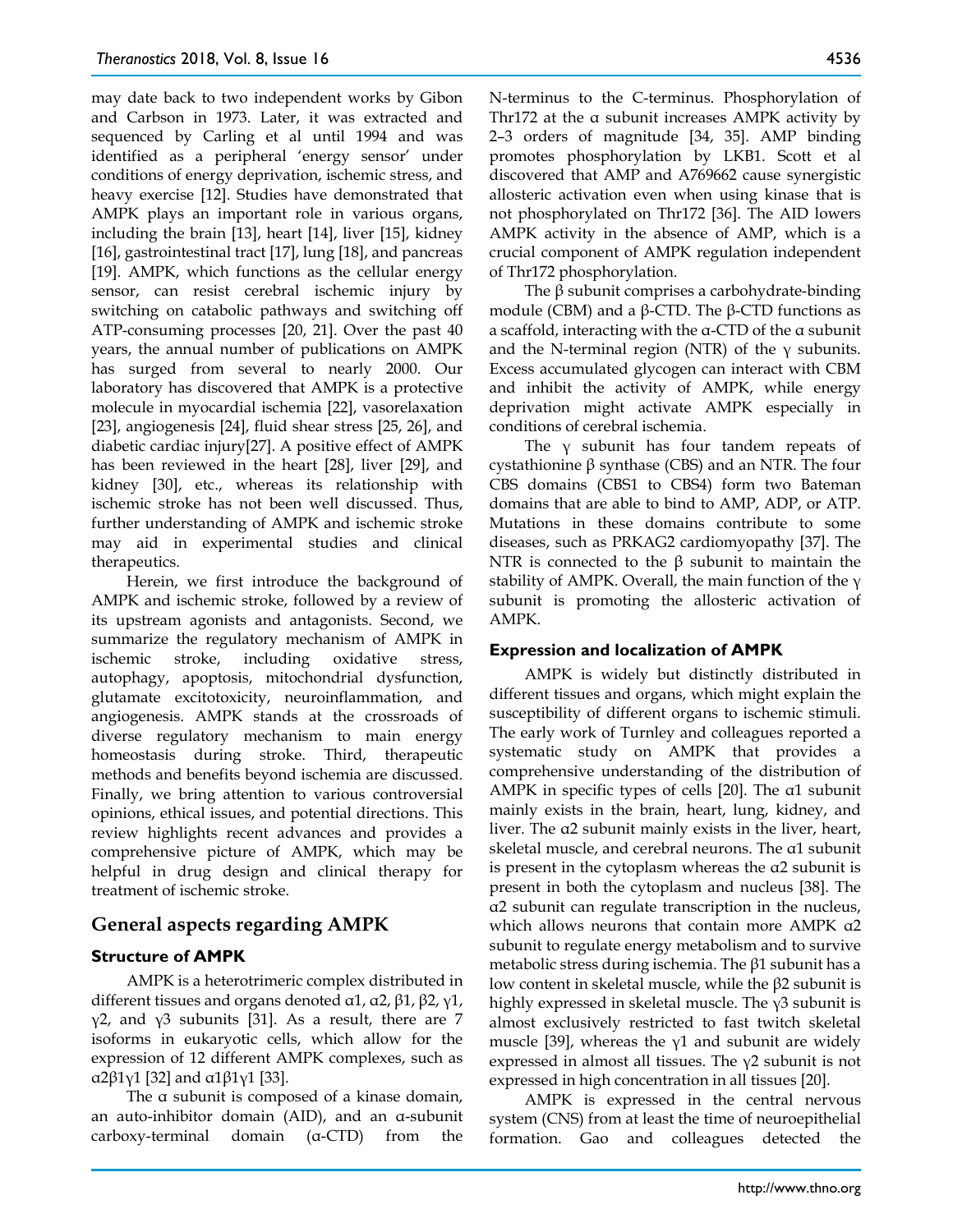expression of AMPK in the adult brain in 1995 [40]. The brain mRNA levels of the α2 subunit are increased from the 10th to 14th day of the embryonic period, whereas the α1,  $β1$ , and  $γ1$  subunits are expressed consistently at all ages. Moreover, the α2 catalytic subunit is highly expressed in neurons and activated astrocytes, whereas the α1 catalytic subunit exhibits only low expression in neuropil. Some neurons, such as granule cells of the olfactory bulb, do not express detectable levels of the β subunit [20]. The disparate expression and nuclear localization of the α,  $β$ , and γ subunits suggest specific functions and physiological roles of AMPK in different nerve cells.

## **Upstream regulators of AMPK**

#### Upstream kinases/activators

In the brain, ischemia is one of the most important forms of energy deprivation. ATP is the primary energy source for various biological actions, and the production and utilization of ATP are highly related to cerebral homeostasis. In mammals, AMPK is activated by increases in AMP/ATP or ADP/ATP ratios under energy stress [41, 42]. The increase in AMP is always much greater than the increase in ADP or decrease in ATP, which suggests that AMP might be the primary regulatory signal to energy consumption [43]. Therefore, AMPK acts as an early sensor of energy deprivation for maintaining metabolic homeostasis.

In addition to AMP, other upstream kinases/activators play significant roles in the activation of AMPK, such as liver kinase B1 (LKB1) [44, 45], Ca<sup>2+</sup>/calmodulin-dependent protein kinase  $\beta$ (CaMKKβ), 5-aminoimidazole-4-carboxyamide ribonucleoside (AICAR), and antimycin A. In middle cerebral artery occlusion (MCAO) mice [46], Li et al detected that the activity of LKB1 is significantly increased compared to controls, concomitant with increased expression of AMPK [47]. Studies have revealed that LKB1 can phosphorylate AMPK under energy deprivation, and this process may be facilitated by adapter proteins that are able to recruit LKB1 and AMPK on the two-dimensional surfaces of lysosomes [35, 48]. Zhang's group reported that the late lysosome v-ATPase-Regulator complex may activate the LKB1/AMPK pathway under glucose starvation, thereby providing a switch from catabolism to anabolism [35]. CaMKKβ functions as AMPK kinase in the hypothalamus to control food intake, indicating this pathway's contribution to energy balance of whole body [49]. Calcium activates CaMKKβ to increase T172 phosphorylation. One group study reported that both AMP and ADP promote T172 phosphorylation via CaMKKβ [41],

while another study reported AMP not ADP regulates activation via LKB1, but not CaMKKβ [38].

AICAR, the first discovered pharmacologic activator of AMPK, is an adenosine-regulating agent that was approved by the Food and Drug Administration (FDA), named Acadesine [50]. AICAR can be phosphorylated into the AMP analog "ZMP" and enhance the activity of AMPK, which may prolong the survival of cultured rat embryonic hippocampal neurons subjected to oxygen glucose deprivation (OGD), a classical model used to mimic ischemia *in vitro* [51]. Inhibition of AMPK by Compound C (a classical AMPK antagonist) exacerbates OGD-induced neuronal injury, while treatment with AICAR reverses the effects above [52]. Antimycin A, a mitochondrial respiratory inhibitor in oxidative phosphorylation, is able to maintain intracellular pH homeostasis of the hippocampal neurons by recruiting  $Na^+/H^+$  exchanger 5 (NHE5) to the cytomembrane, whereas these effects are effectively eliminated by Compound C, the NHE inhibitor HOE694, or AMPK mutation [53, 54]. Together, upstream agonists/activators are necessary for the activation of AMPK and to guarantee its protective effects during metabolic stress.

#### Antagonists

Compounds C and C75 are two important antagonists of AMPK. Zhou and colleagues studied more than 10,000 hydrones and identified that Compound C is a reversible inhibitor of AMPK under various levels of ATP [55]. Initially, studies on Compound C were still limited to *in vitro* experiments of the CNS, despite *in vivo* experiments began to be carried out a few years ago [47, 56]. Zhu et al discovered that inhibition of AMPK by Compound C reduces the viability and inhibits the energy metabolism of cultured primary cortical neurons under physiological conditions [57]. Moreover, atorvastatin treatment enhances the phosphorylation of AMPK and the expression of vascular endothelial growth factor (VEGF) in cultured human umbilical vein endothelial cells (HUVEC), whereas these effects are abolished by Compound C [34]. The inhibition of AMPK by Compound C was also reported by Li's [58] and Izumi's groups [59].

C75 is a synthetic FA synthase inhibitor or carnitine palmitoyltransferase (CPT-1) stimulator that indirectly restrains the phosphorylation of AMPK [60]. C75 rapidly reduces the level of the phosphorylated AMPK α subunit (pAMPKα) in the hypothalamus, even in fasted mice with elevated hypothalamic pAMPKα levels. C75 reduces the levels of pAMPK α and phosphorylated cAMP response element-binding protein (pCREB) in the arcuate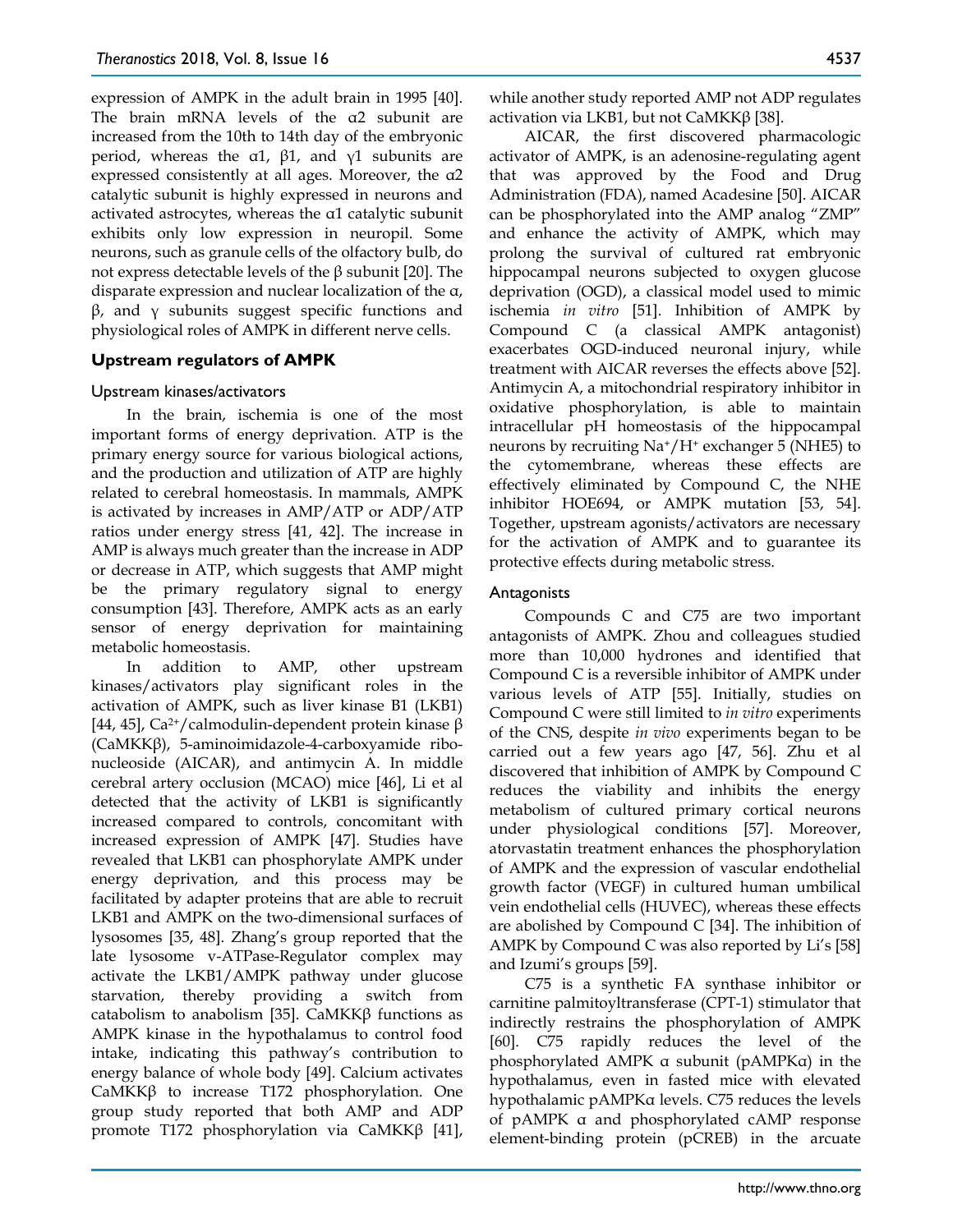nucleus neurons of the hypothalamus [61]. Moreover, Landree and colleagues discovered that C75 can decrease food intake and induce weight loss by inhibiting AMPK in primary cultures of cortical neurons [62]. McCullough and colleagues reported that the suppression of AMPK by C75 plays a role in not only the ischemic area but also the non-ischemic area. The inhibition of AMPK by C75 in the non-ischemic area is delayed and secondary to the ischemic area [56]. It was reported that C75 injections in mice induce rapid reduction in phosphorylated-AMPK (pAMPK) levels [61] and ATP levels in cultured hypothalamic neurons [63]. Strictly speaking, compound C and antimycin A cannot be regarded as specific inhibitors of AMPK, indicating the pleiotropic effects of them should be observed.

#### **Regulation of energy metabolism in the brain**

The concentration of ATP within most eukaryotic cells is kept at a considerably constant level, despite wide fluctuations in the demand for ATP. In order to achieve this goal, cellular changes in ATP levels are required to be monitored for restoring ATP levels to main energy homeostasis. Of all systems, AMPK stands at the crossroads of various metabolic processes and is involved in the metabolic changes that are closely related to cell survival, growth, aging, and cell death [64]. A number of studies have indicated that AMPK is able to protect against ischemic stroke [65, 66], hemorrhage stroke [67], NDD [68], and brain tumors [69], suggesting that AMPK is a protective regulator in cerebral diseases. The brain constitutes only 2% of the body's weight but utilizes half of the total glucose supply, which may be attributed to the fact that neurons are the most metabolically demanding cells in humans[70].





Neurons manifest as high energy metabolism and conduct numerous energy-demanding processes, including maintaining ion gradients across membrane, firing action potentials, and producing other forms of bioelectricity. Neurons are able to synthesize glycogen, whereas astrocytes are one of the only 'warehouses' of glycogen, which allows glycogen to transfer into astrocytes [71]. Unlike cardiomyocytes, neurons utilize only glucose and poorly store energy, which makes neurons more vulnerable to cerebral ischemia that might cause irreversible injury to the cerebrum. Under harmful stimuli, neurons can be activated and have a higher expression of AMPK for glucose uptake and utilization. Therefore, sufficient and stable AMPK content is necessary to maintain the life and activity of neurons.

In the brain, glutamate is the primary neurotransmitter regulating most synaptic transmission associated with AMPK signaling [72]. Stimulation of glutamate by reduced cellular ATP contributes to compensatory increases in AMPK in cerebellar granule neurons [73]. Glutamate excitation leads to an increase in GLUT3 that persists for hours, concomitant with enhanced expression of AMPK, whereas knockdown or pharmacological inhibition of AMPK may contribute to a reduction of GLUT3 and glucose utilization [72]. Taken together, AMPK acts as a nuclear regulator of energy metabolism and plays a pivotal role in cerebral energy homeostasis (Fig 1).

# **Regulation of AMPK in ischemic stroke**

## **Oxidative stress**

Oxidative stress is a pathological process manifesting overproduction of reactive oxygen

> species (ROS) and reactive nitrogen species (RNS) under harmful stimuli [74-79]. These alterations result in an imbalance of antioxidants and ROS/RNS and cause immense injury to neurons. The brain is a highly energy-consuming organ that almost utilizes 50% of the total energy. However, the energy storage of brain can sustain only a few minutes without energy influx, which determines the high liability of the brain to ischemic stimuli.

> Compelling evidence has suggested that oxidative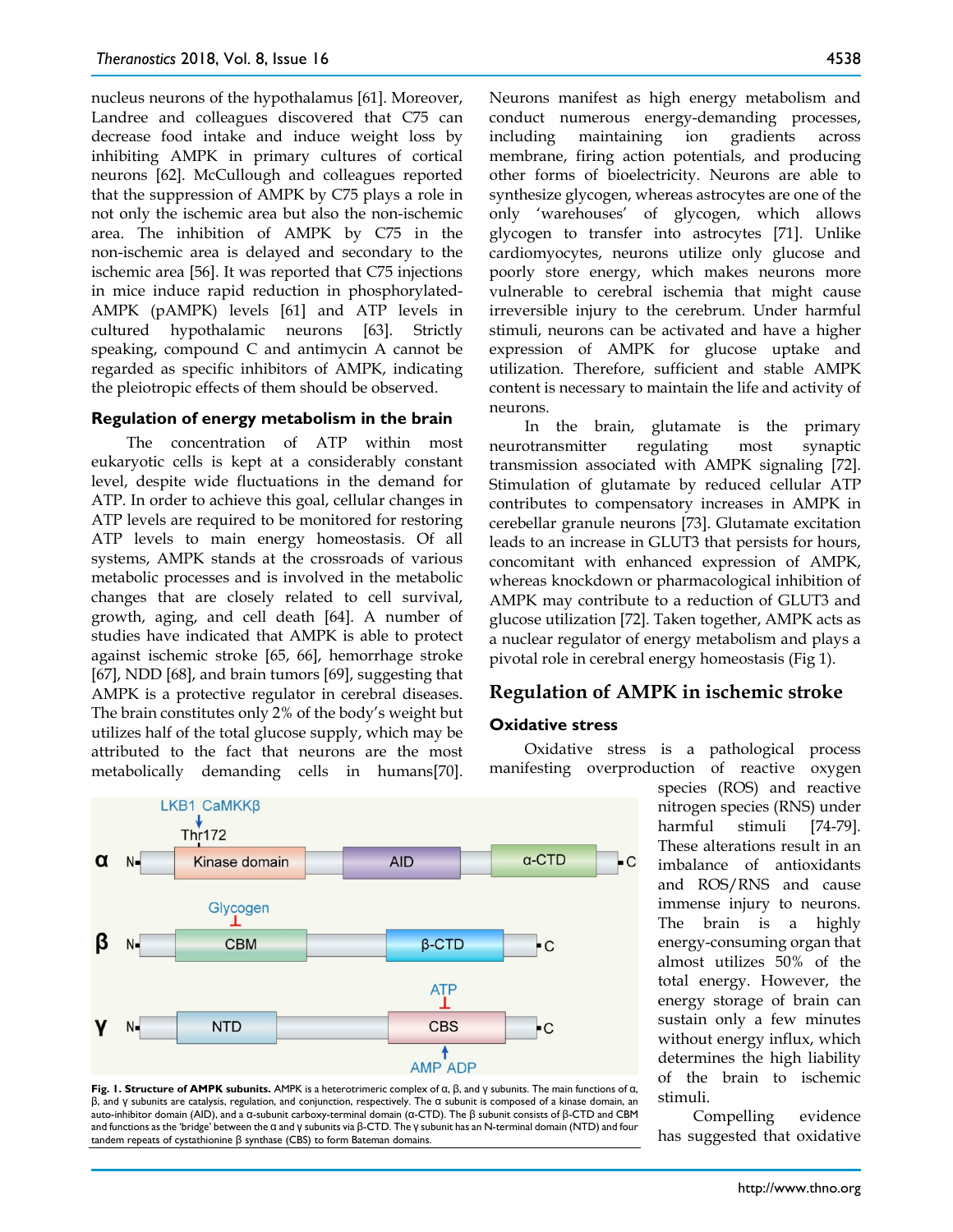stress involving AMPK plays a pivotal role in the brain. Trans-caryophyllene (TC), a bicyclic sesquiterpene, is a selective agonist of type 2 cannabinoid receptor (CB2R). Choi and colleagues studied cortical neuron/glia-mixed cultures from Sprague-Dawley rats and found that aftertreatment of TC enhances AMPK/cAMP response elementbinding protein (CREB) signaling and reduces OGD/reoxygenation-evoked neuronal oxidative stress. Exposure to hypoxia results in a significant increase in ROS that is closely related to neurological pathologies. Extracellular superoxide dismutase transgenic mice exposed to hypoxia for 10 days display increased pAMPK activity and decreased malondialdehyde (MDA) and lactic acid levels compared to the controls. This revealed that activation of cortical CB2R can ameliorate oxidative stress via activating AMPK/CREB signaling [80]. Pathophysiologically, quiescent astrocytes convert to the activated state and protect neurons from harmful stimuli, therefore rapidly alleviating injury to NVUs. AICAR, a cell-permeable activator of AMPK, significantly promotes the production of ketone bodies in rat cortical astrocytes under hypoxic conditions, thereby attenuating the oxidative injury of NVUs [81]. These data demonstrate that AMPK has potential prophylactic roles in diseases with chronic ischemia/hypoxia-induced cerebral injury, suggesting that AMPK is a pivotal and protective molecule in cerebral ischemic/hypoxic diseases.

# **Autophagy**

Energy deprivation secondary to cerebral ischemia often leads to cellular autophagy, a conservation process that produces energy by degrading and recycling cellular constituents. Autophagy is a dynamic intracellular process consisting of five steps: autophagy induction, vesicle formation, autophagosome fusion, lysosome fusion, and autophagosome degradation [82-87].

Pre-activation of AMPK has been proven to promote neurological autophagy and to ameliorate ischemic injury [88, 89]. Cerebral ischemic preconditioning (IPC), consisting of transient episodes of subthreshold ischemic insult, induces a low level of energy stress and increases cerebral tolerance to subsequent fatal ischemic exposure [90]. Cerebral IPC can activate AMPK and induce autophagy, accompanied by reductions in cell apoptosis, infract volume, and neurological deficits during ischemic stroke. Furthermore, rats injected with a single dose of Compound C 5 min before cerebral IPC display suppressed autophagy and increased infarct size, suggesting that AMPK-dependent autophagy contributes to

neuroprotection [90]. Metformin, discovered in 1922, is the first-line oral medication for the treatment of type 2 diabetes [91, 92]. Acute metformin preconditioning induces autophagy by activating AMPK and confers neuroprotection against subsequent cerebral ischemia. Jiang and colleagues discovered that metformin significantly reduces the infarct volume and neurological deficits 96 h after ischemia, implying that the neuroprotection of metformin could last for at least 4 days, whereas this process can be inhibited by pretreatment with Compound C. Notably, they also discovered that metformin does not significantly affect some physiological parameters (including  $PaCO<sub>2</sub>$ ,  $PaO<sub>2</sub>$ , blood pressure, and blood glucose levels), further supporting the pharmacological value of AMPK. This suggests that pre-activation of autophagy by AMPK is protective against cerebral ischemia [93]. Kallikrein, a subgroup of serine proteases, protects SH-SY5Y neurons against OGD-induced injury via autophagy induction via AMPK/tuberous sclerosis complex (TSC)/mTOR pathway. However, inhibition of AMPK by Compound C prevents the phosphorylation of AMPK and inhibits autophagy. Meanwhile, the knockdown of AMPK α1 by lentivirus achieves the same effects [94]. Notably, several studies have demonstrated that metformin is not a direct activator of AMPK, and has effects that are AMPK-independent [95, 96], suggesting that we shall equitably think of the effects of metformin-induced AMPK activation.

# **Apoptosis**

Apoptosis is a process of programmed cell death that occurs in multicellular organisms. It is a dynamic process of blebbing, cell shrinkage, nuclear fragmentation, chromatin condensation, chromosomal DNA fragmentation, and global mRNA decay [97-101]. Apoptosis represents the execution of an ATP-dependent death program, which is often initiated by death ligand/death receptor interactions, such as Fas ligand and Bax/Bcl-2 [102]. Neuron apoptosis might be induced and even worsen under pathological situations, including ischemia and hyperglycemia [103].

Neuron apoptosis is usually secondary to ischemic injury and serves as an index of ischemic extent, whereas this process may be ameliorated by AMPK. IPC can activate AMPK and ameliorate cell apoptosis in the peri-infarct region, as evidenced by the reduced percentage of TUNEL-positive cells, suggesting the ability of AMPK to reduce apoptosis in ischemic stroke [90]. Acute preconditioning of metformin ameliorates neuron apoptosis via activating AMPK, corresponding to a reduced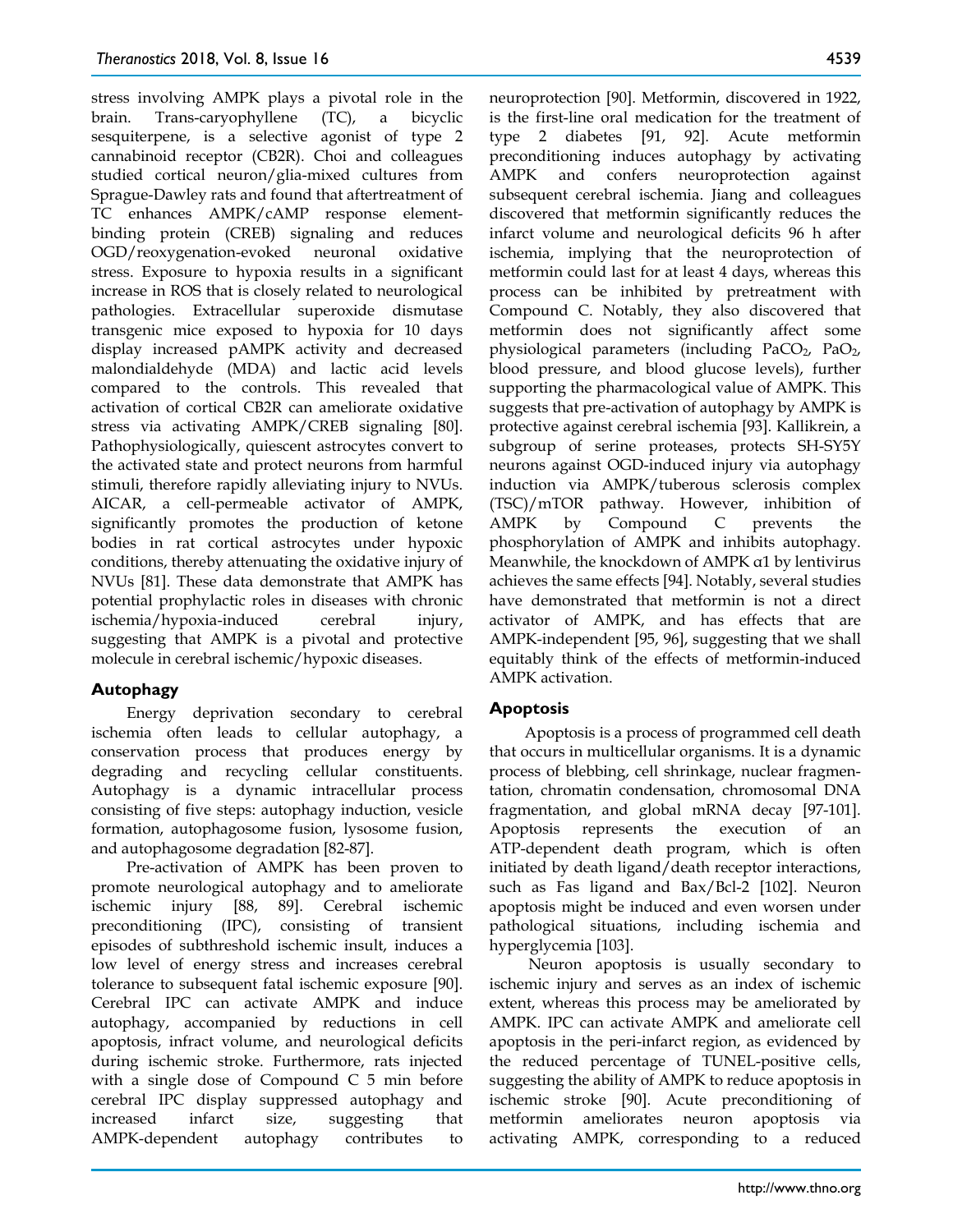percentage of TUNEL-positive cells and endoplasmic reticulum stress (ERS) during subsequent ischemic stimuli [93, 104]. Chikusetsu Saponin Iva preconditioning activates AMPK/GSK-3β pathway and inhibits apoptosis of PC12 cells, as evidenced by reduced amounts of caspase-3 and Bax/Bcl-2. Activated AMPK and suppressed apoptosis also reduce infarct size and improve neurological outcomes after ischemia reperfusion injury (IRI) in MCAO mice. This indicates that Chikusetsu Saponin Iva protects against cerebral ischemia through the AMPK/GSK-3β-restrained apoptosis pathway [105]. Moreover, Yang et al discovered that preconditioning of Apelin-13 promotes the phosphorylation of AMPK and suppresses apoptosis after cerebral IR, while Apelin-13 has minimal effect on attenuating apoptosis when Compound C is added. This study provides evidence that Apelin-13 upregulates the levels of AMPK to perform neuroprotective effects by restraining apoptosis [106]. Estrogen deficiency induced by ovariectomy aggravates brain infarction in experimentally induced cerebral ischemic rats, while estrogen pretreatment reduces ischemia-induced cerebral injuries. In OGD neurons, aftertreatment of estrogen promotes AMPK activation and suppresses apoptosis through estrogen receptor α while neuroprotection of estrogen is prevented by AMPK inhibition [107]. These evidences suggest that inhibiting apoptosis by AMPK is a potentially valuable therapeutic strategy for ischemic stroke in the future.

## **Mitochondrial dysfunction**

Mitochondria, also referred to as the 'cellular power centers', are semiautonomous, self-reproducing organelles found in the cytoplasm of most eukaryotes [108, 109]. Mitochondria can generate high quantities of ATP for various biological actions in both physiological and pathological conditions [110]. Mitochondrial dysfunction is the insufficiency and dysregulation of mitochondria, usually caused by harmful or extreme conditions, including cerebral ischemia and hypoxia [111, 112].

AMPK is also able to ameliorate cerebral ischemic/hypoxic injury via the improvement of mitochondrial dysfunction. Recent studies reported that AMPK can signal to the mitochondrial fission factor (MFF) and induce rapid mitochondrial fragmentation, thereby initiating the biogenesis of new mitochondria and alleviating mitochondrial dysfunction under serious energy crises [113]. Activation of CB2R decreases mitochondrial depolarization and maintains normal mitochondrial membrane potential caused by OGD/R in mixed culture of cortical neurons/glia, as evidenced by the

reduced release of mitochondrial proteins and cytochrome c in rat cortical neuron/glia-mixed cultures [80]. Ashabi and colleagues discovered that pretreatment of metformin for 2 weeks enhances the activity of AMPK. They further demonstrated that AMPK induces neuronal mitochondrial biogenesis in ischemic rats via proliferator-activated receptor gamma coactivator-1α (PGC-1α) signaling. However, inhibition of AMPK by Compound C reverses such protective effects and exacerbates the levels of dysfunction [66, 114]. Downregulation of Sestrin2 inhibits neuronal mitochondrial biogenesis by downregulating AMPK/PGC-1α pathway following transient MCAO, which correlates with reduced expression of NRF-1 and TFAM. However, treatment of AICAR activates AMPK and enhances mitochondrial biogenesis, thereby alleviating ischemic injury [115]. Taken together, these studies demonstrate that AMPK is a pivotal molecule against mitochondrial dysfunction through maintaining mitochondrial biogenesis and normal membrane potential.

## **Glutamate excitotoxicity**

Glutamate, the derivative of glutamic acid, is the most common excitatory neurotransmitter in the CNS and plays a pivotal role in neuronal activity [116]. Glutamate mediates synaptic transmission and is necessary for neuronal growth, maturation, and synaptic plasticity. Cerebral ischemia induces excessive release of extra-synaptic glutamate and the activation of glutamate receptors [117], the process of which is also known as glutamate excitotoxicity. It may trigger disproportional calcium and sodium into neurons and serious neuronal death [118].

Compelling evidence has exhibited that activation of AMPK is able to protect neurons from glutamate excitotoxicity [119]. Curcumin, a natural polyphenolic compound from Curcuma longa, has been proven to exhibit beneficial effects on neuronal protection by activating AMPK. Li and colleagues reported that pretreatment of curcumin-induced production of AMPK protects neurons from glutamate neurotoxicity in the hippocampus [120]. GABA(B) receptors are heterodimeric G protein-coupled receptors composed of R1 and R2 subunits. AMPK binds directly to GABA(B) receptors, phosphorylates site S783 of the R2 subunits and suppresses the release of glutamate, which enhances the coupling of GABA(B) receptors to G-protein-gated inward rectifier K+ (GIRK) channels, promoting energy storage and neuronal survival after hypoxic injury. This reveals that AMPK may decrease synaptic activity and limit neuronal excitotoxic injury to conserve cellular energy levels [121]. Intriguingly, it is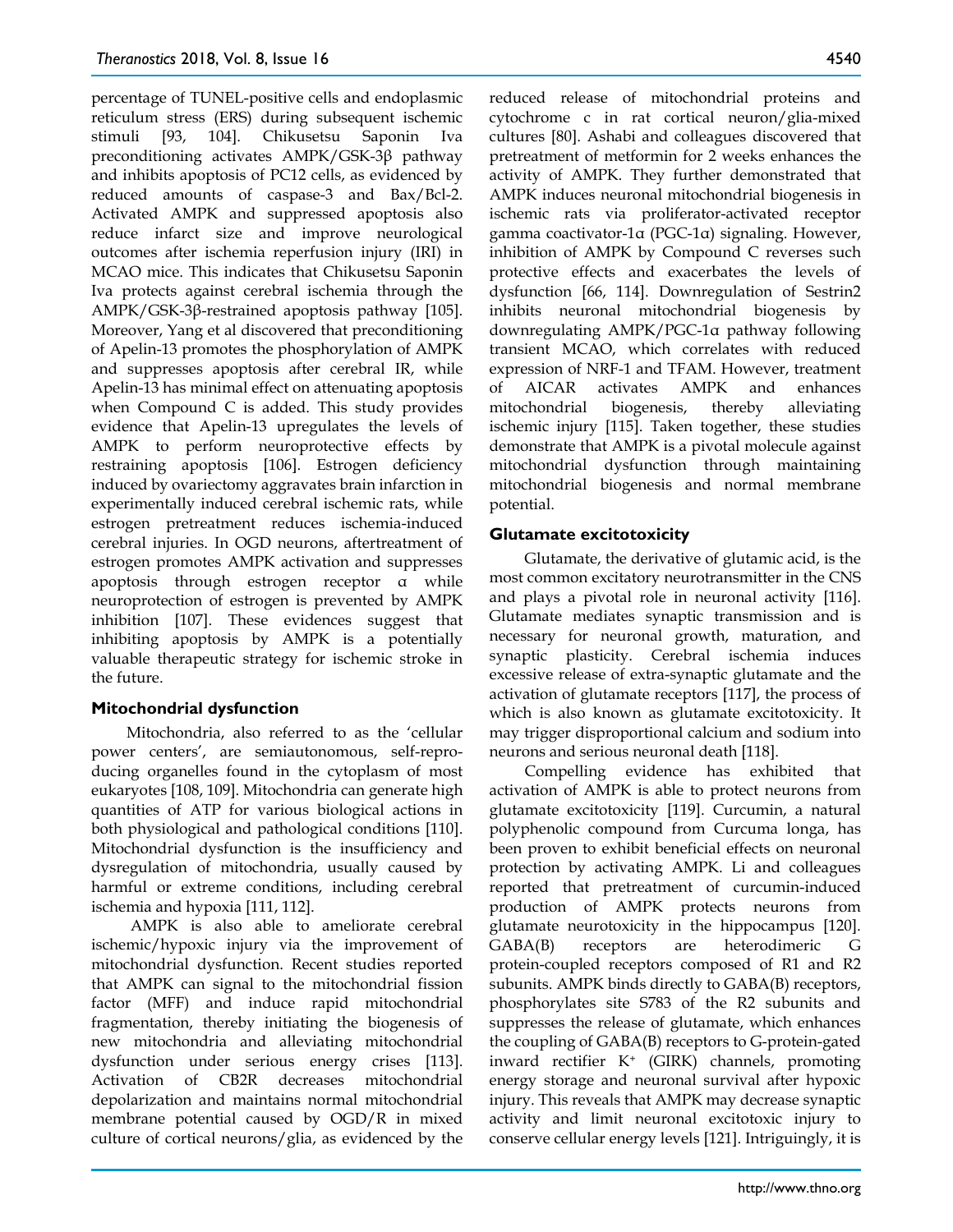worth noting that injury-induced phosphorylation of GABA was observed mainly in the hippocampal region, which usually disaccords with the location of MCAO [88]. These findings suggest a probable link between glutamate excitotoxicity and AMPK involving neuroprotection, which paves a new avenue for targeting AMPK in the treatment of cerebral ischemia.

#### **Neuroinflammation**

Neuroinflammation is inflammation of the nervous tissue, which might be initiated in response to infection, toxic metabolites, or autoimmunity [122, 123]. It is characterized by activated microglia and astrocytes that express inflammatory mediators, chemokines, and complement proteins in the CNS [124, 125]. Neuroinflammation remains the primary cause of morbidity and mortality in stroke-induced secondary brain injury [126]. The CNS is an immunologically privileged site because the blood–brain barrier (BBB) can block peripheral immune cells. Under ischemic stroke, circulating peripheral immune cells may surpass BBB and encounter neurons and glial cells, which express major histocompatibility complex (MHC) molecules for protection. This response is concomitant with the further migration of leukocytes through the BBB and may lead to injury of the cerebrum.

Ischemic stroke may initiate a series of cellular responses that include the activation of resident glial cells and the recruitment of peripheral immune cells, thereby contributing to central neuroinflammation and injury. Metformin can promote the phosphorylation of AMPK and alleviate neutrophil infiltration, as evidenced by inhibited activities of nuclear factor-κB (NF-κB), IL-1β, IL-6, and tumor necrosis factor-α (TNF-α) after MCAO. Furthermore, activated AMPK by metformin aftertreatment alleviates OGD-induced expression of intercellular adhesion molecular (ICAM)-1, whereas this effect is reversed by the administration of Compound C [127]. Pretreatment of metformin activates AMPK, reduces cellular levels of NF-κB, TNF-α, and cyclooxygenase-2 but increases heme oxygenase-1 (HO-1) and glutathione, which accelerates anti-inflammatory pathways and inhibits neurological inflammatory responses after transient global cerebral ischemia [65]. Aftertreatment of sinomenine inhibits the activation of NLRP3 inflammasome and release of neuronal inflammatory cytokines (IL-1β, IL-6, IL-18, and TNF-α) in C57BL/6 mice after MCAO. Further, the suppressive effect of sinomenine on NLRP3 inflammasome is blocked by an AMPK inhibitor, Compound C. This finding demonstrates that sinomenine activates AMPK and exerts a

neuroprotective effect in ischemic stroke by inhibiting NLRP3 inflammasome [128]. These findings demonstrate that AMPK is a strong protective molecule against cerebral ischemia by attenuating neuroinflammation (Fig 2).



**Fig. 2. Expression of different subunits of AMPK in human organs.** AMPK is widely but distinctly distributed in different tissues and organs. The brain mainly contains the α1, α2, β1, γ1, and γ2 subunits. The heart and liver mainly contain the α1, α2, γ1, and γ2 subunits. The lung and kidney mainly contain the α1, γ1, and γ2 subunits. The skeletal muscle mainly contains the α2, β2, γ1, γ2, and γ3 subunits.

#### **Endothelial cells and angiogenesis**

Endothelial cells are epithelium that line the interior surface of blood vessels and lymphatic vessels. Among them, endothelial cells that line vessel walls are called vascular endothelial cells. Clinically, stroke patients with a higher density of blood vessels usually have less morbidity and longer survival, indicating that angiogenesis is important for neurological repair in the ischemic region [129]. Venna and colleague used C57BL/6N male mice subjected to 60-min MCAO and discovered that aftertreatment of metformin significantly promotes the expression of VEGF, concomitant with decreased infarct size and glial scaring. When tested in AMPKα2 knockout mice, they found that metformin did not have the same beneficial angiogenic effects, suggesting that metformin-induced protective effects are mediated by AMPK. Notably, they also reported that a 30-day treatment of metformin may improve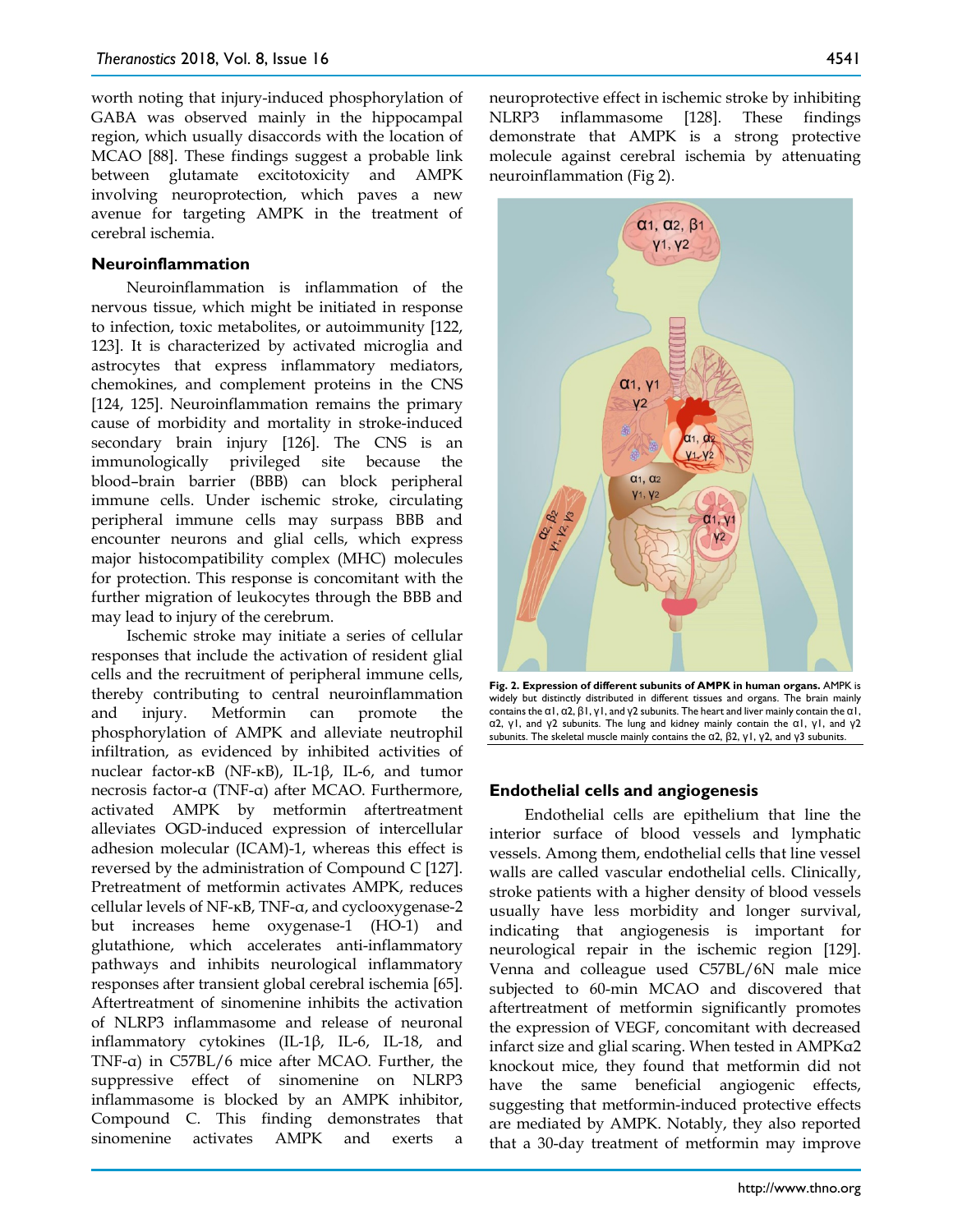neurological outcomes, further supporting the pharmacological value of metformin in ischemic stroke [130]. Jin et al reported that chronic metformin treatment after stroke activates AMPK and significantly enhances angiogenesis, as revealed by elevated vessel density and increased CD31, the endothelial marker, in the ischemic striatum [131]. Therefore, AMPK has an important role in upregulating angiogenic factor VEGF and promoting angiogenesis to ameliorate ischemic injury.

To sum up, we discussed the regulatory mechanisms of AMPK in ischemic stroke, including oxidative stress, autophagy, apoptosis, mitochondrial dysfunction, glutamate excitotoxicity, neuroinflammation, and angiogenesis. AMPK stands at the crossroads of diverse regulatory mechanism to main energy homeostasis during stroke. The findings above demonstrate that pretreatment of estrogen (by inhibiting apoptosis) [107], metformin (by promoting mitochondrial biogenesis and inhibiting neuroinflammation) [66], curcumin (by inhibiting glutamate excitotoxicity) [120], may ameliorates the ischemic or hypoxic symptoms. Moreover, aftertreatment of estrogen (by inhibiting apoptosis) [107], trans-caryophyllene (by inhibiting oxidative stress) [80],



**Fig. 3. Roles of AMPK in ischemic stroke.** A. AMPK inhibits neuroinflammation in ischemic stroke B. AMPK suppresses the levels of oxidative stress in ischemic stroke. C. AMPK promotes autophagy against ischemic stroke. D. AMPK restrains glutamate release and excitotoxicity. E. AMPK ameliorates mitochondrial dysfunction against ischemic stroke. F. AMPK inhibits apoptosis in ischemic stroke. In short, AMPK helps to main the energy homeostasis via regulating the mechanisms above.

metformin (by inhibiting neuroinflammation) [127], and sinomenine (by inhibiting neuroinflammation) also helps to resist against stroke in *vivo and in vitro*  [128]. Moreover, AMPK attenuates ischemic injury in the neurovascular unit, such as neurons, astrocytes, microglial cells, to maintain the neurological homeostasis.

## **Therapeutic research**

A number of studies have introduced several therapeutic strategies for ischemic stroke, such as medical treatment, physical therapy, and receptortargeted therapy. These treatments all induce their neuroprotective effects on ischemic stroke through AMPK signaling.

#### **Pharmacotherapy**

Pharmacotherapy, also referred to as medical treatment, is remarkably distinguished from surgical therapy, radiotherapy, and physical therapy. Due to its approval and preference by patients for thousands of years, it has become the most classical and popular treatment. Ashabi's study revealed that induction of 30 min global cerebral IR leads to significant neuron death, whereas pretreatment with metformin significantly promotes mitochondrial biogenesis and

> alleviates apoptotic cell death and ischemia-related neurodegeneration in the ischemic hippocampus [66]. Resveratrol is a small natural phytoalexin that plays a defensive role against IRI. Wang and colleagues reported that administration of resveratrol activates AMPK, significantly reducing infarct volumes and protecting neurons from death in recurrent ischemic stroke models, concomitant with improved neurological scores and behavioral deficits [132]. Moreover, resveratrol can activate the cAMP/AMPK/SIRT1 pathway by inhibiting phosphodiesterases and alleviating injury following IR, as evidenced by reduced infarct volumes and improved neurological deficits [133]. Atorvastatin, a lipid-lowering agent, is a powerful AMPK activator [134]. Chaturvedi and colleagues enrolled 4731 patients with a recent stroke or transient ischemic attack and discovered that atorvastatin significantly reduces low-density lipoprotein (LDL) and improves the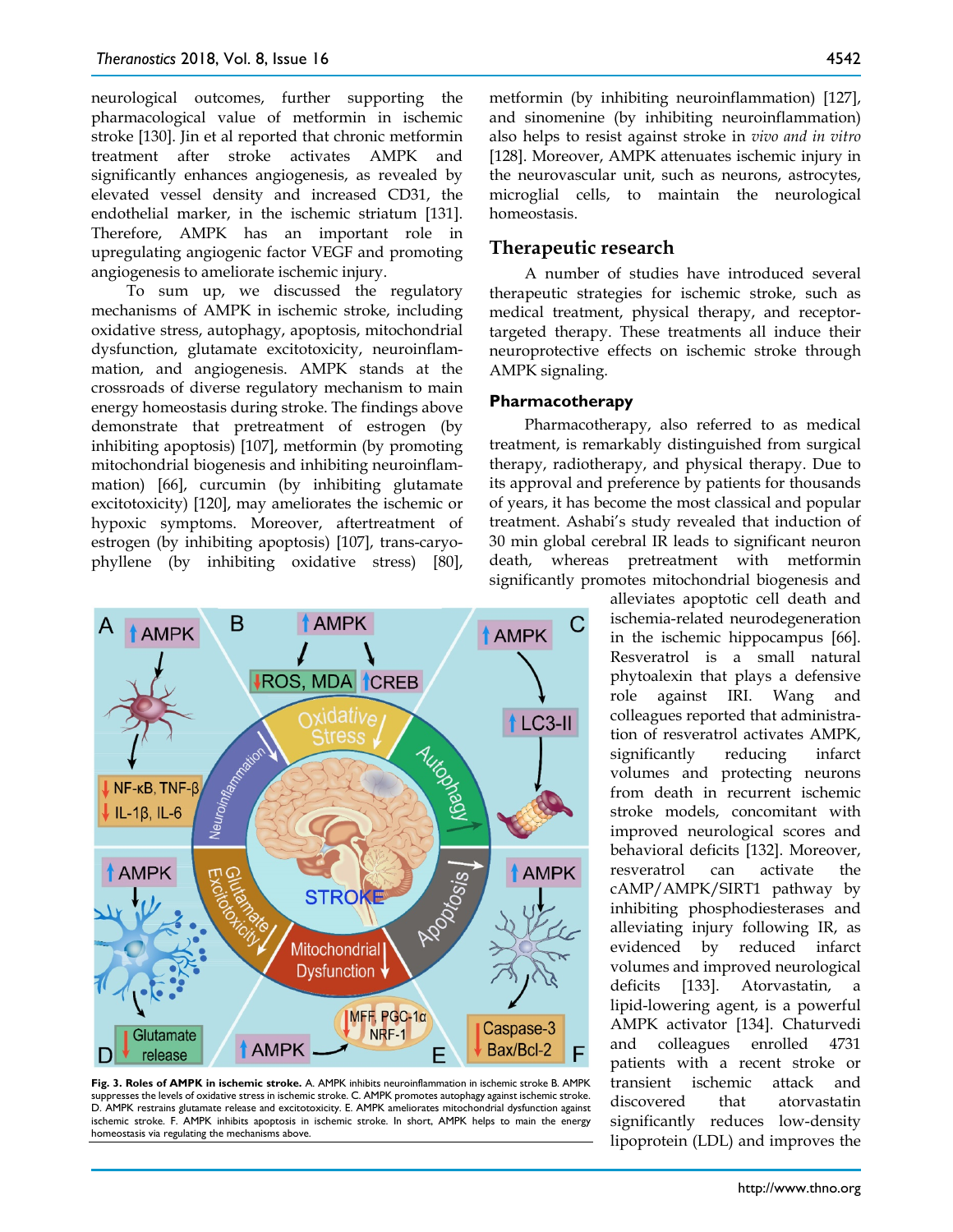

**Fig. 4. Protective actions of AMPK in the NVU under ischemic stroke.** NVU is composed of neurons, astrocytes, endothelial cells, microvessels, basal membrane, and ECM. Under ischemic condition, activated AMPK initiates a series of protective mechanisms in the NVU. AMPK enhances the catabolism of glycogen and glucose to produce ATP in astrocytes while astrocytes do not utilize the metabolite of glucose, lactate. The remaining lactate is transported into neurons for supplying ATP. In neurons, AMPK promotes the O-GlcNAcylation of intracellular proteins against ischemic stimuli. In endothelial cells, AMPK upregulates the levels of VEGF, enhance angiogenesis, and eventually improves microcirculation.

post-stroke outcomes, suggesting the ability of atorvastatin in stroke treatment [135, 136].

Thrombolytic therapy is another classical method for treating ischemic stroke, especially acute cerebral infarction. Tang et al reported that salvianolic acid, an AMPK agonist and a new drug for ischemic stroke treatment, can alleviate neuron death in the penumbra, reduce infarction volume, and improve neurological scores and outcomes. Notably, they discovered that administrating salvianolic acid 2 minutes before reperfusion is a promising time point for thrombolysis therapy, suggesting the possibility of salvianolic acid as an adjuvant thrombolytic drug [137]. Tissue-type plasminogen activator (tPA) is a thrombolytic drug that activates AMPK. Wu and colleagues discovered that the intravenous administration of recombinant tPA after tMCAO induces AMPK activation in the synaptic space and glucose uptake in the ischemic brain, as revealed by positron emission tomography (PET) studies and biochemical analyses with synaptoneurosomes [138]. This reveals that treatment with tPA activates AMPK signaling in the synaptic space and enhances cerebral tolerance to ischemic metabolic stress. However, the time of thrombolysis is short and usually within 6 h, which limits its utilization in stroke patients.

#### **Physical therapy**

Electroacupuncture, also known as acuelectrostimulation pretreatment, is a special form of acupuncture that has shown therapeutic effects in animal experiments and stroke patients [139]. In 2003, Xiong and colleagues proposed that electroacupuncture preconditioning is able to induce cerebral ischemic tolerance [140]. Electroacupuncture, which combines the traditional advantages of acupuncture treatment and acuelectrostimulation, has great advantages, as it can be readily controlled, standardized, and objectively measured [141]. Electroacupuncture preconditioning significantly enhances the expressions of AMPKα and pAMPKα, concomitant with reduced TUNEL-positive cells and attenuated neuron apoptosis after stroke. However, intraperitoneal injections of Compound C suppress this phenomenon and exacerbate ischemic injury. This finding suggests that electroacupuncture preconditioning alleviates cerebral ischemic injury via AMPK signaling [142].

Exercise can be viewed as a chronic metabolic stress that leads to an increase in regional cerebral blood flow and metabolic functioning [143]. Adult male Sprague-Dawley rats were subjected to 1–3 weeks of exercise and displayed high expression of AMPK, concomitant with decreased infarct volume and enhanced glucose uptake and ATP production after stroke. Notably, they discovered that exercise attenuates neurological deficits and improves neurological outcomes in the long-term [144]. This study revealed that an increased expression of AMPK following exercise may enhance cerebral ischemic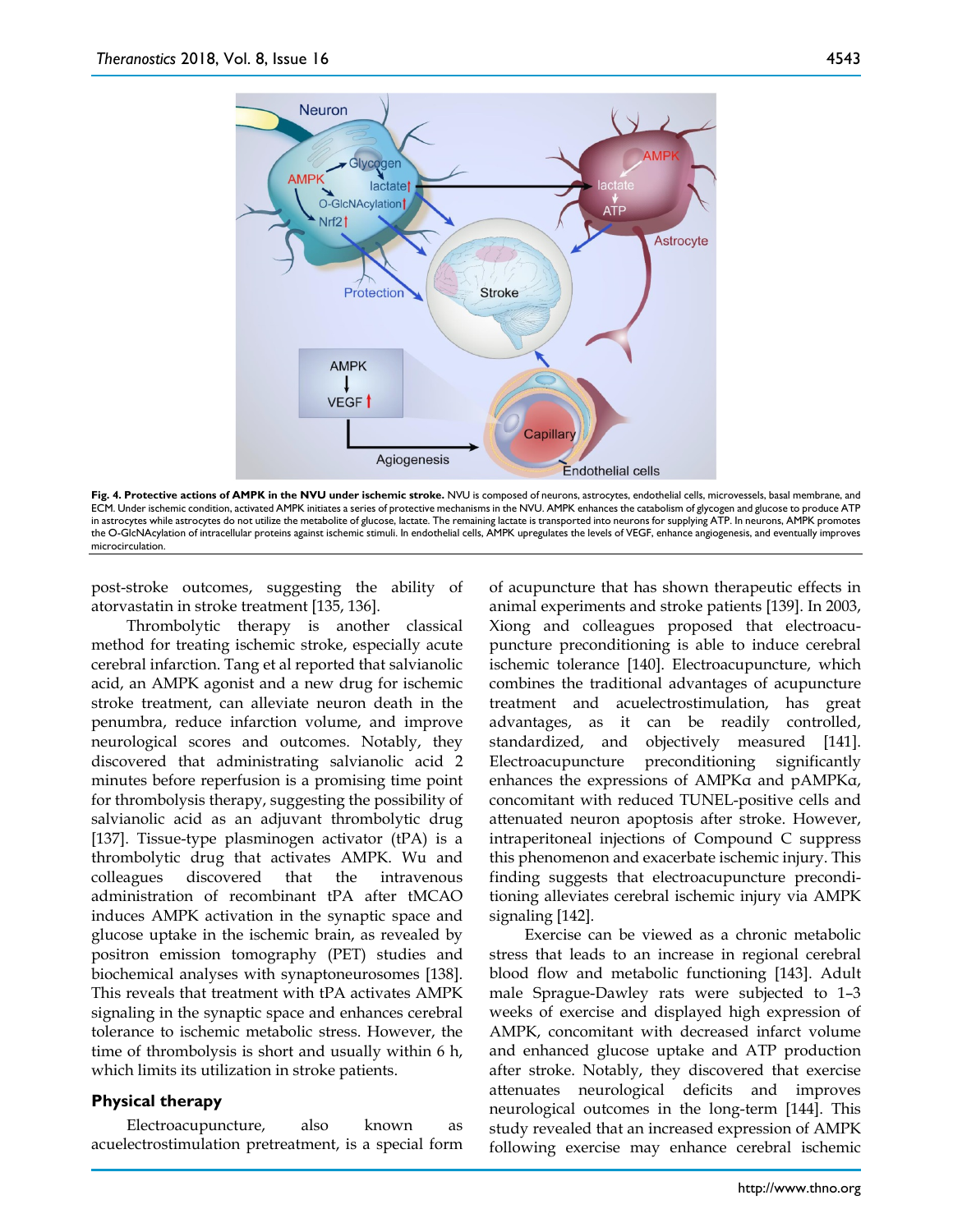tolerance. Collectively, physical therapy targeting AMPK is an important type of non-pharmacotherapy compliant to stroke patients.

#### **Receptor-targeted therapy**

N-methyl-D-aspartic acid (NMDA), first synthesized in the 1960s, is a water-soluble synthetic substance and amino acid derivative. Its receptor has been widely thought to promote survival in the CNS [145]. Upregulation of NMDA receptor activity contributes to sustained AMPK activation and increased glucose uptake by facilitating the transportation of GLUT4 to the plasma membrane. In contrast, ketamine, an antagonist of NMDA receptors, decreases the activity of AMPK and the content of GLUT4 in the plasma membrane following cerebral ischemia [146]. As discussed in Section 4.1, trans-caryophyllene is a CB2R-selective agonist and an AMPK activator. *In vitro*, trans-caryophyllene ameliorates neuron death under the condition of OGD/R, which is correlated with reduced mitochondrial dysfunction and intracellular oxidative stress. *In vivo*, post-ischemic treatment with TC decreases cerebral infarct size and edema and increases CREB and brain-derived neurotrophic factor, while a selective AMPK inhibitor abolishes the neuroprotective effects [80]. These findings reveal that AMPK is a potent drug candidate of receptor-targeted therapy for cerebral ischemia (Table 1).

#### 4544

#### **Prospects**

#### **Equitable evaluation of AMPK**

#### Existing contradictions

Although numerous studies have shown that AMPK is a protective molecule in ischemic stroke, we would like to discuss existing discrepancies to provide comprehensive information to readers. Some studies have revealed that restrained AMPK is capable of exerting protective effects. Nam et al discovered that increased AMPK immunoreactivity may enhance the ischemic injury in the hippocampal CA1 region 1–2 days after IR, whereas Compound C reverses the effects above, correlated with decreased reactive gliosis, ATP depletion, and lactate accumulation, suggesting that inhibition of AMPK has protective effects against ischemic stroke [147]. Suppression of AMPK by Compound C reduces infarct size and improves neurological outcome at 24 h after reperfusion, which is correlated with restrained release of microglial pro-inflammatory factors [148]. Hypothermia is one of the few therapies that has been translated into the clinic for global cerebral ischemia [149]. Hypothermia-related inhibition of pAMPK reduces infarct size, edema, and cerebral metabolic rate after MCAO, and this protection is enhanced after administration of Compound C. This study provides evidence that hypothermia exerts its neuroprotective effects by inhibiting AMPK in stroke [150].

| Table 1. Therapeutic research of AMPK in ischemia stroke |  |  |
|----------------------------------------------------------|--|--|
|----------------------------------------------------------|--|--|

| Models/Subjects                                | Therapeutics                 | Methods                                                                             | <b>Effects</b>                                                                                                                                                         | Evidence                                                                             | Reference |
|------------------------------------------------|------------------------------|-------------------------------------------------------------------------------------|------------------------------------------------------------------------------------------------------------------------------------------------------------------------|--------------------------------------------------------------------------------------|-----------|
| Young male<br>Wister rats                      | Pharmacotherapy              | Pretreatment of metformin for<br>two weeks before global cerebral<br>IR             | Metformin significantly promotes mitochondrial<br>biogenesis, alleviates apoptotic cell death and<br>ischemia-related neurodegeneration in the<br>ischemic hippocampus | Elevated levels of AMPK and<br>decreased levels of Bax/Bcl-2,<br>caspase-3, and PARP | [66]      |
| Old male Wistar<br>rats                        | Pharmacotherapy              | Pretreatment of resveratrol for 3<br>days before MCAO                               | Resveratrol activates AMPK and reduces infarct<br>volume                                                                                                               | Improved neurological scores<br>and decreased neuron death                           | [132]     |
| Old male<br>Sprague-Dawley<br>rats             | Pharmacotherapy              | Pretreatment of resveratrol for 5<br>days before the MCAO                           | Resveratrol reduces infarct volume, improves<br>neurological deficits and injury following IR.                                                                         | Activated<br>cAMP/AMPK/SIRT1<br>pathway and reduced<br>phosphodiesterases            | $[133]$   |
| cMale<br>Sprague-Dawley<br>rats                | Pharmacotherapy              | Administration of TSI for 2 min<br>before reperfusion via femoral<br>vein injection | TSI reduces infarction volume, and improves<br>neurological scores after thrombolysis therapy                                                                          | Increased levels of AMPK.<br>NADPH, and PKC, and<br>decreased levels of ROS          | [137]     |
| Male wild-type<br>C57BL/6J mice                | Pharmacotherapy              | Intravenous administration of<br>recombinant tPA after tMCAO                        | Recombinant tPA induces glucose uptake against<br>ischemic injury                                                                                                      | Increased expression of GLUT<br>around synaptic space                                | [138]     |
| Wild-type<br>C57BL/6J                          |                              | Electroacupuncture Preconditioning for 5 days before<br>ischemia                    | Electroacupuncture attenuates neuronal apoptosis Reduced number of<br>and ischemic injury after stroke                                                                 | TUNEL-positive cells                                                                 | $[142]$   |
| Adult male<br>Sprague-Dawley<br>rats           | Exercise                     | For 1-3 weeks before ischemia                                                       | Decreased infarct volume and neurological<br>deficits, and improved neurological outcome                                                                               | Enhanced glucose uptake and<br>production of ATP after stroke                        | [144]     |
| Adult male<br>Sprague-Dawley<br>rats           | Receptor-targeted<br>therapy | ischemic condition                                                                  | NMDA receptor activation under Sustained AMPK activation and increased glucose Facilitating the transportation<br>uptake                                               | of GLUT4 to the plasma<br>membrane                                                   | $[146]$   |
| Rat cortical<br>neurons/glia<br>mixed cultures | Receptor-targeted<br>therapy | TC was applied immediately<br>before initiation of OGD                              | Ameliorated neuron death, decreased cerebral<br>infarct volume and edema                                                                                               | Reduced mitochondrial<br>dysfunction and intracellular<br>oxidative stress           | [80]      |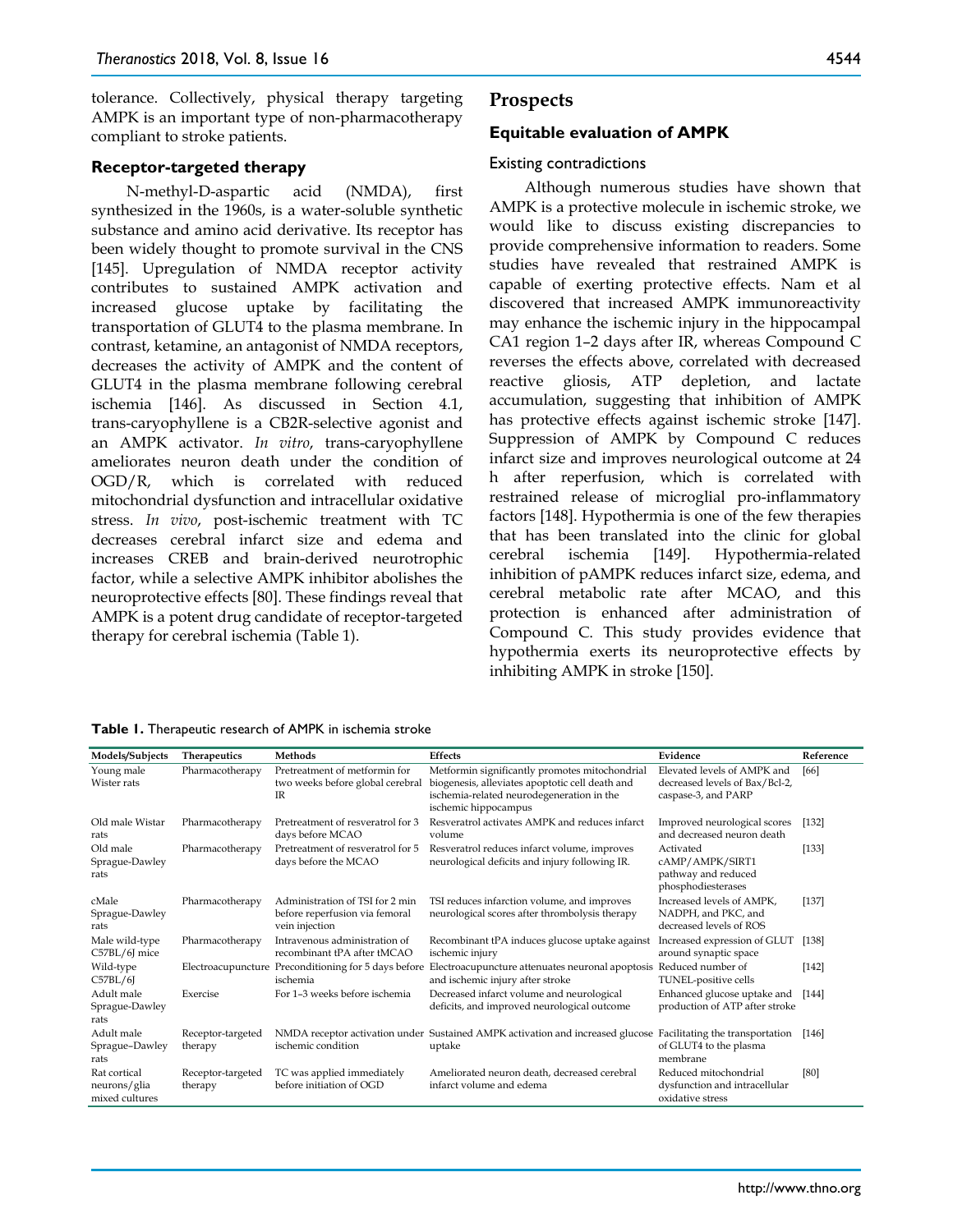Activated AMPK or elevated expressions of AMPK have been shown to exert harmful effects. One high dose of metformin remarkably increases the levels of pAMPK and lactic acid, promotes the consumption of energy, and exacerbates cerebral metabolic crisis and neuron death [47, 56]. Moreover, long-term treatment with metformin for treatment of stroke may increase the deposition of β-amyloid, which possibly results from chronic metformin treatment [151]. These findings all suggest that AMPK is harmful, and its downregulation might be a potent therapy for stroke.

Additionally, some studies maintain that AMPK is a double-edged sword in ischemic injury. AMPK overexpression downregulates the levels of CREB by promoting the SIRT1/miR-134 pathway. However, phosphorylated CREB is decreased in AMPK knockout primary hippocampal neurons. Therefore, AMPK plays a dual role in the regulation of CREB in OGD models, exerting a negative effect on total CREB expression by elevating the levels of SIRT1/miR-134 and a positive effect by phosphorylating CREB [152]. In primary neurons of hypoxia/ischemia, AMPK activation results in elevated cell death, whereas inhibition of AMPK may protect neurons from harmful stimuli, implicating that activated AMPK is involved in the injury process. Conversely, activation of AMPK prior to injury enhances the tolerance of neurons to subsequent insult. These data reveal that the dual roles of AMPK likely depend on whether it is activated prior to or during the ischemic/hypoxic insult [153]. In summary, AMPK indeed has dual actions on ischemic stroke, and its internal role needs further research.

#### Equitable evaluation

Since early research in the 1980s, the enthusiasm and efforts dedicated to studying AMPK have continuously increased. AMPK can restrain oxidative stress, apoptosis, mitochondrial dysfunction, glutamate excitotoxicity and neuroinflammation and promote autophagy, thereby promoting glucose uptake and energy metabolism. Enhanced glucose uptake replenishes cellular energy deprivation and ameliorates metabolic crises during and after ischemia. We reckoned that during IPC and the post-stroke chronic convalescent period, elevated AMPK is helpful for repairing brain tissue and metabolic homeostasis by producing more ATP, thus enhancing the processes of angiogenesis and neurogenesis. However, elevated AMPK is harmful and consumes excessive energy during acute cerebral ischemia, which may exacerbate cerebral injury and lead to off-target effects during the midanaphase of acute cerebral ischemia [73, 154].

The question remains how numerous studies have reached opposite conclusions. It is possible that these differences may result from different ischemic degrees, durations, and models and different cell types [155, 156]. The inhibition of AMPK contributes to 'neuronal hibernation' during acute ischemia and provides continuous neuroprotective effects, just as hypothermia can decrease energy requirements and attenuate metabolic crises. Activated AMPK promotes the expression of GLUT and the translocation of abundant glucose to neurons, which may result in post-ischemic hyperglycemia and subsequent brain injury, including cellular edema, apoptosis, and even dysfunction of the BBB. These alterations can promote the production of ROS in endothelial cells, destroy vessel walls, and ultimately enhance hemorrhagic risk after cerebral infarct [73, 154]. Simulating *in vitro* neuronal metabolism is difficult and differs from *in vivo* metabolism. Neurons are post-mitotic cells and are intolerant to cellular stress due to poor energy stores, especially without the supporting glial cells and vasculature that characterize the *in vivo* state. Moreover, the culture media of neurons typically contains 25 mmol/L glucose, which is much higher than physiological levels (between 0.82 and 2.4 mmol/L) [156].

For example, Li et al reported that the timing, duration, and amount of AMPK activation are key factors in determining the ultimate effects of AMPK in ischemic brains, including pre-ischemia and post-ischemia, acute versus chronic medication, and normal expression versus over-expression of AMPK [157]. They discovered that acute administration of metformin (3d) exerts deleterious actions, while chronic administration (3w) reverses these effects and exerts a neuroprotective role in ischemic stroke. Iwabuchi and colleagues systematically reviewed the complex influence of AMPK on cerebral ischemic tolerance. They reported that inhibition of AMPK during preconditioning initially suppresses the upregulation of GLUT3 but subsequently induces rapid upregulation of GLUT3, thereby leading to a biphasic effect [158]. Collectively, most studies suggest that AMPK is a protective molecule, although few studies maintain opposing opinions.

## **Thrombolytic management and clinical research**

As discussed above, stroke is a major global disease that threatens human health. It is characterized by high mortality and disability, and there are no ideal therapeutic methods. Currently, thrombolysis via the AMPK pathway is almost the only available treatment for acute ischemic stroke [159]. The ideal thrombolytic time of ischemic stroke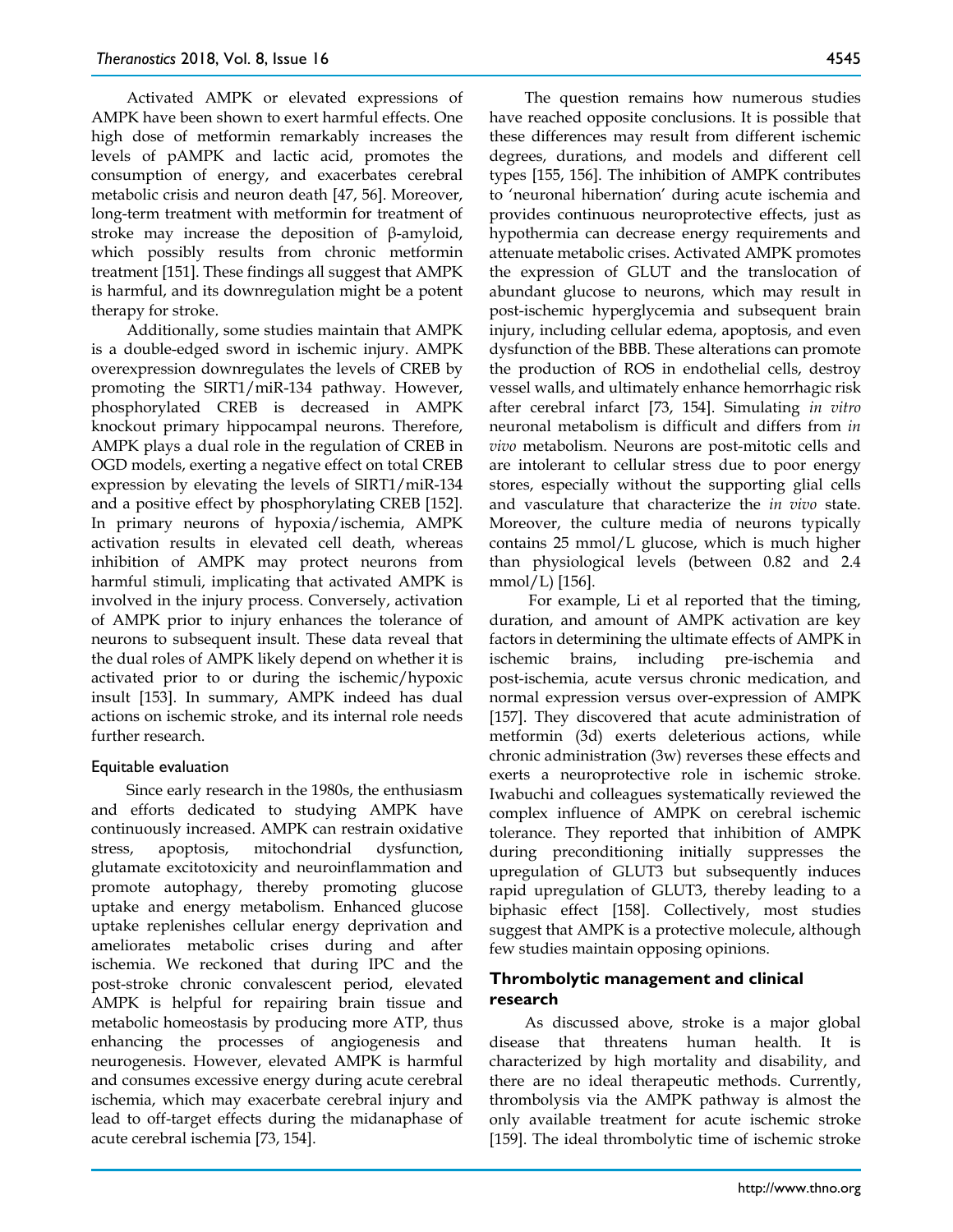is 3-6 hours, which is also known as the window phase. During this period, energy deprivation is the 'blasting fuse' that leads to a series of secondary injuries, including oxidative stress, acidosis, apoptosis, and excitotoxicity, and thus proper thrombolysis during this period is effective and might reduce post-stroke complications. However, only 3%-5% of stroke patients can receive thrombolytic therapy as a result of the strict time window, low precaution consciousness of cerebrovascular accidents, and reperfusion injury after thrombolysis [160]. Thereby, clinical and basic research require additional efforts to solve this problem.

Clinically, anesthetists and surgeons are committed to cerebral resuscitation and protection during operations [161]. Cerebral injury during the perioperative period is a significant adverse event that results from the relative cerebral ischemia, usually including coronary artery bypass grafts (CABG) and intracranial tumor surgeries [162]. Glucose-insulin-potassium (GIK) is an important method for upregulating the levels of AMPK. In a previous study, 217 patients who underwent aortic valve replacement were assigned to GIK or placebo over a 4-year period. The result revealed that GIK treatment induces a substantial increase in pAMPK and its downstream molecule Akt compared to controls, concomitant with a significant reduction in the incidence of low cardiac output [163]. According to the conditions of systemic circulation, the blood flow of the internal carotid artery and the vertebral artery depends largely on cardiac output, and thus, we presume that GIK infusion during the perioperative period upregulates the levels of AMPK, which is helpful for restoring brain blood flow and ameliorating cerebral injury. Moreover, Kim et al recruited 1609 subjects (aged from 60 to 80) and performed a multivariate logistic regression analyses. They discovered that the polymorphism of PRKAG2-26C/T gene has a significant association with cognitive impairment in stroke patients (OR, 1.6; 95% CI, 1.1—2.3) [164], suggesting that AMPK has a role not only in metabolic function but also in cognitive function of post-stroke patients. Notably, Campbell's group recruited 70 patients and randomly assigned patients into two groups. The results showed that patients who undergo stent retriever thrombectomy and receive alteplase (an AMPK activator) display improved reperfusion, early neurologic recovery, and improved functional outcomes compared to those who receive alteplase alone. Of the experimental group, 89% of patients exhibited restored the cerebral perfusion compared to 34% of patients in the control group. In addition, 71% of experimental patients achieved functional

independence compared to 40% of control patients [165]. This trial demonstrated that an integrated combination of thrombolysis and interventional therapy may achieve profit maximization for ischemic stroke rather than AMPK-related thrombolysis alone.

## **Ethical issues**

Additionally, medical ethical issues concerning treating stroke patients via AMPK are issues that cannot be neglected. Medical decision-making in stroke patients can be complex and often involves ethical challenges, from the selection of thrombolytic drugs to therapeutic methods [166]. Over the past few years, several predictive models have been proposed and are conducive for estimating the outcomes of ischemic stroke, which may affect the choice of the therapeutic method in patients [167, 168]. For patients with cerebrovascular stenosis, simple medical treatment with AMPK-related thrombolytic drugs (alteplase) may restore blood flow and ameliorate neurological impairments [165]. However, thrombolytic therapy is unavailable in some stroke patients who should have received cerebrovascular interventional therapy. Previous cardiogenic stroke patients can take thrombolytic drugs orally to prevent a recurrent attack, whereas such drugs increase the possibility of acute hemorrhage, and effective treatments to remedy injury are lacking [169]. Thus, the selection of the ideal treatment is difficult and is usually decided when patients are unconsciousness, which may leave a series of ethical issues. Moreover, previous studies have shown that exercise can ameliorate ischemic symptoms via AMPK signaling [144]. Thus, we suggest that post-stroke rehabilitation training activates the AMPK pathway and may replace drugs to some extent, which also represents an ethical concern regarding promoting the improvement of the locomotor system and cerebral function of stroke patients.

## **Potential directions**

So far as the status, stroke is still the fifth leading cause of death but the first cause of disability among all diseases, which produces in the United States and globally. Annually, about 795,000 people experience ischemic or hemorrhagic stroke. Approximately 610,000 of them are first events and 185,000 are recurrent events in the United States [170].

Metabolic therapy for treatment of ischemic stroke via AMPK signaling is almost the most important finding and of great potential for future research. The greatest discovery in this field may be the establishment of the MCAO model and the application of thrombolytic drugs. The MCAO model includes a relatively simple extracranial microsurgical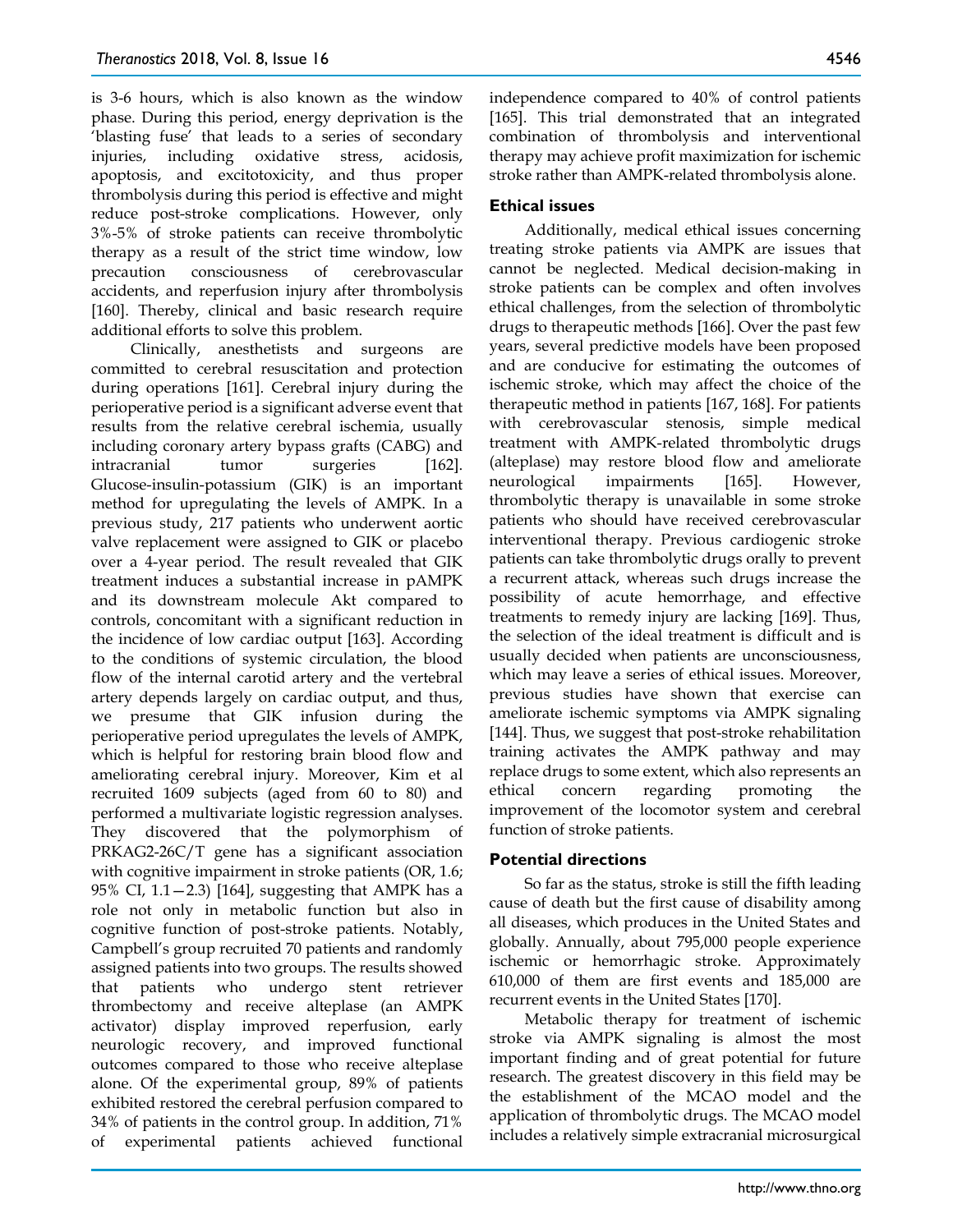dissection procedure that interrupts cerebral blood flow, which paves a way for subsequent scientific research. Clinically, both statins and metformin are used clinically, which is helpful to high-risk population and reduces the stroke incidence [135, 171]. Thrombolytic therapy is applied in acute cerebral ischemia, especially acute cerebral infarction. However, there still exist some problems for the treatment of AMPK. First, whether AMPK plays a protective role in ischemic stroke is elusive, and some reports have identified negative effects [147-149]. Second, only a few of the AMPK activators have been applied in the clinic, and there are very few clinical trials of AMPK. Third, pre-stroke patients are almost asymptomatic, and most strokes are acute and may contribute to secondary injury. Finally, the thrombolytic time of stroke is short, and there are no sufficient effective therapeutic methods based on AMPK signaling after the window phase. New directions of AMPK studies should 1) evaluate the actions of AMPK in acute/chronic cerebral ischemia, or cerebral hemorrhage, 2) choose a more selective AMPK activator, 3) target NVUs rather than the neuron alone in ischemic stroke, 4) provide more reliable clinical evidence (e.g. randomized controlled trials) based on AMPK signaling, and 5) explore a cerebral drug delivery system involving AMPK signaling [172].

This review is committed to describing the beneficial roles of AMPK following ischemic stroke. AMPK is a Ser/Thr kinase that maintains cerebral metabolic homeostasis by enhancing catabolic pathways and restraining ATP-consuming processes. Initially, we provide a general introduction of AMPK and ischemic stroke, including descriptions of its structure, expression, localization, and upstream regulators. The high expression of AMPK in the cerebrum determines its protective biological actions under ischemic stimuli, such as inhibiting oxidative stress, apoptosis, mitochondrial dysfunction, glutamate excitotoxicity, and neuroinflammation and promoting autophagy. The NVU is the basic elementary unit of the brain tissues, and therefore, targeting NVUs via AMPK may induce better effects than targeting neurons alone. Next, we introduce the roles of AMPK in different phases, in commonly used animal models, and in various therapeutic methods, including medical treatment, receptor-targeted therapy, and physical therapy. However, the results of some studies question the protective role of AMPK in ischemic stroke, and we have discussed these discrepancies in detail. Moreover, additional benefits of AMPK beyond those for cerebral ischemic stroke have also been found for other cerebral diseases, such as neurological improvements and neurogenesis, the

attenuation cerebral hemorrhage, benefits in NDD, and amelioration of neural tumors. Lastly, we discuss controversial opinions, ethical issues, and potential directions of future AMPK studies based on the existing evidence. Although some scholars suggest that activating AMPK is harmful and can aggravate ischemic injury, most studies demonstrate that it is a protective molecule in ischemic stroke. However, few studies have identified the role of AMPK in the clinic, which leads to an incomplete picture of AMPK. Therefore, more clinical studies are required to elucidate the roles of AMPK, which may aid in the prevention and treatment of stroke in the future.

## **Acknowledgements**

This work was supported by the National Natural Science Foundation of China (81500263), China Postdoctoral Science Foundation (2016T90973 and 2015M572681), and Natural Science Foundation of Shaanxi Province (S2018-JC-YB-1960).

## **Competing Interests**

The authors have declared that no competing interest exists.

## **References**

- 1. Barra de la Tremblaye P, Plamondon H. Alterations in the corticotropin-releasing hormone (CRH) neurocircuitry: Insights into post stroke functional impairments. Front Neuroendocrinol. 2016; 42: 53-75.
- 2. Holmes MM. Social regulation of adult neurogenesis: A comparative approach. Front Neuroendocrinol. 2016; 41: 59-70.
- 3. Dumais KM, Veenema AH. Vasopressin and oxytocin receptor systems in the brain: Sex differences and sex-specific regulation of social behavior. Front Neuroendocrinol. 2016; 40: 1-23.
- 4. Gammie SC, Driessen TM, Zhao C, Saul MC, Eisinger BE. Genetic and neuroendocrine regulation of the postpartum brain. Front Neuroendocrinol. 2016; 42: 1-17.
- 5. Benjamin EJ, Blaha MJ, Chiuve SE, Cushman M, Das SR, Deo R, et al. Heart Disease and Stroke Statistics-2017 Update: A Report From the American Heart Association. Circulation. 2017; 135: e146-e603.
- 6. Lv J, Hu W, Yang Z, Li T, Jiang S, Ma Z, et al. Focusing on claudin-5: A promising candidate in the regulation of BBB to treat ischemic stroke. Prog Neurobiol. 2018; 161: 79-96.
- 7. Li T, Jiang S, Yang Z, Ma Z, Yi W, Wang D, et al. Targeting the energy guardian AMPK: another avenue for treating cardiomyopathy? Cell Mol Life Sci. 2017; 74: 1413-29.
- 8. Liang Z, Li T, Jiang S, Xu J, Di W, Yang Z, et al. AMPK: a novel target for treating hepatic fibrosis. Oncotarget. 2017; 8: 62780-92.
- 9. Jiang S, Li T, Yang Z, Yi W, Di S, Sun Y, et al. AMPK orchestrates an elaborate cascade protecting tissue from fibrosis and aging. Ageing Res Rev. 2017; 38: 18-27.
- 10. Salminen A, Kaarniranta K, Kauppinen A. Age-related changes in AMPK activation: Role for AMPK phosphatases and inhibitory phosphorylation by upstream signaling pathways. Ageing Res Rev. 2016; 28: 15-26.
- 11. Phillipson OT. Alpha-synuclein, epigenetics, mitochondria, metabolism, calcium traffic, & circadian dysfunction in Parkinson's disease. An integrated strategy for management. Ageing Res Rev. 2017; 40: 149-67.
- 12. Carling D, Aguan K, Woods A, Verhoeven AJ, Beri RK, Brennan CH, et al. Mammalian AMP-activated protein kinase is homologous to yeast and plant protein kinases involved in the regulation of carbon metabolism. J Biol Chem. 1994; 269: 11442-8.
- 13. Amato S, Liu X, Zheng B, Cantley L, Rakic P, Man HY. AMP-activated protein kinase regulates neuronal polarization by interfering with PI 3-kinase localization. Science. 2011; 332: 247-51.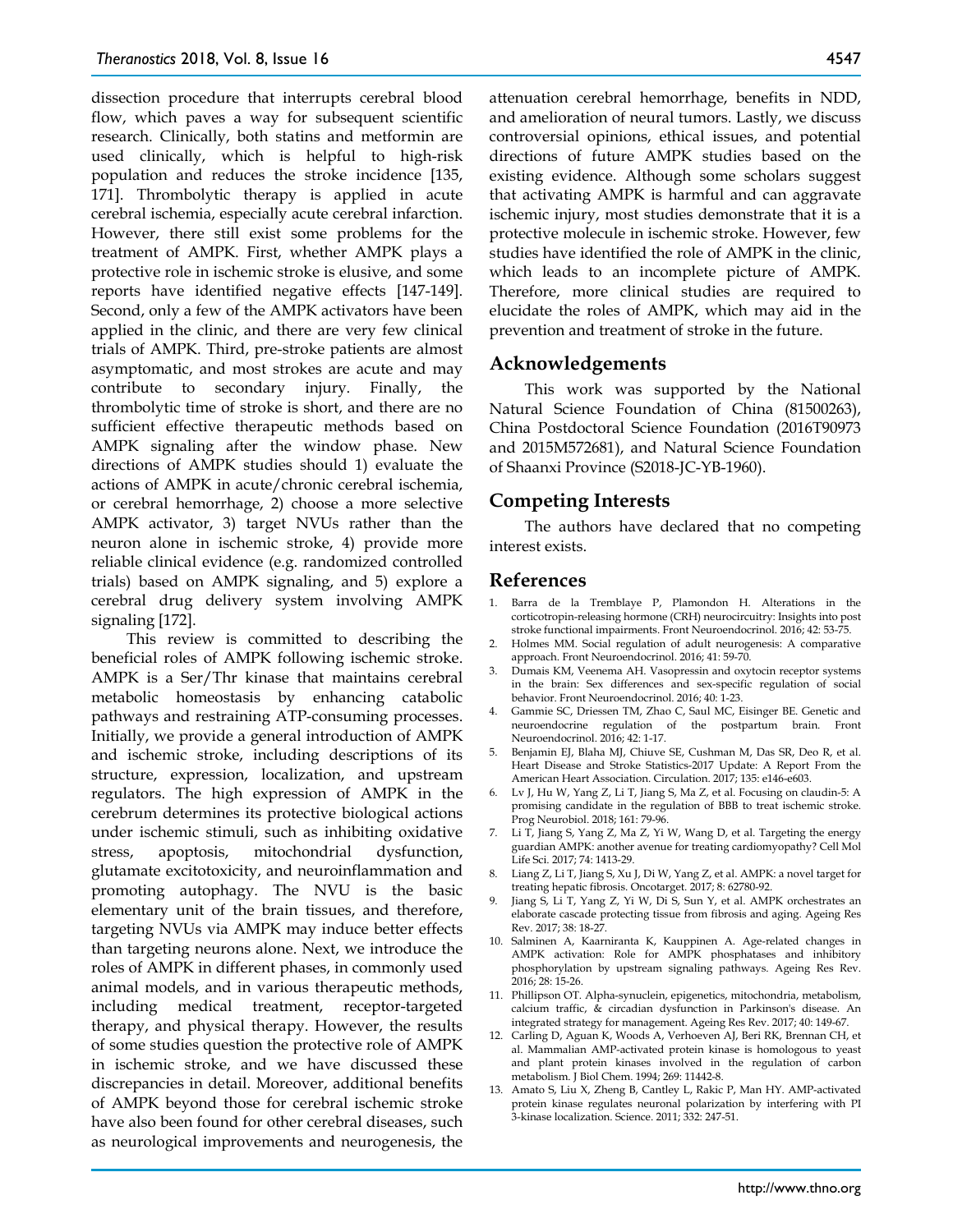- 14. Miller EJ, Li J, Leng L, McDonald C, Atsumi T, Bucala R, et al. Macrophage migration inhibitory factor stimulates AMP-activated protein kinase in the ischaemic heart. Nature. 2008; 451: 578-82.
- 15. Duca FA, Cote CD, Rasmussen BA, Zadeh-Tahmasebi M, Rutter GA, Filippi BM, et al. Metformin activates a duodenal Ampk-dependent pathway to lower hepatic glucose production in rats. Nat Med. 2015; 21: 506-11.
- 16. Zhao J, Miyamoto S, You YH, Sharma K. AMP-activated protein kinase (AMPK) activation inhibits nuclear translocation of Smad4 in mesangial cells and diabetic kidneys. Am J Physiol Renal Physiol. 2015; 308: F1167-77.
- 17. Muanprasat C, Wongkrasant P, Satitsri S, Moonwiriyakit A, Pongkorpsakol P, Mattaveewong T, et al. Activation of AMPK by chitosan oligosaccharide in intestinal epithelial cells: Mechanism of action and potential applications in intestinal disorders. Biochem Pharmacol. 2015; 96: 225-36.
- 18. Zhao S, Wu J, Tang Q, Zheng F, Yang L, Chen Y, et al. Chinese herbal medicine Xiaoji decoction inhibited growth of lung cancer cells through AMPKalpha-mediated inhibition of Sp1 and DNA methyltransferase 1. J Ethnopharmacol. 2016; 181: 172-81.
- 19. Kone M, Pullen TJ, Sun G, Ibberson M, Martinez-Sanchez A, Sayers S, et al. LKB1 and AMPK differentially regulate pancreatic beta-cell identity. FASEB J. 2014; 28: 4972-85.
- 20. Turnley AM, Stapleton D, Mann RJ, Witters LA, Kemp BE, Bartlett PF. Cellular distribution and developmental expression of AMP-activated protein kinase isoforms in mouse central nervous system. J Neurochem. 1999; 72: 1707-16.
- 21. Gadalla AE, Pearson T, Currie AJ, Dale N, Hawley SA, Sheehan M, et al. AICA riboside both activates AMP-activated protein kinase and competes with adenosine for the nucleoside transporter in the CA1 region of the rat hippocampus. J Neurochem. 2004; 88: 1272-82.
- 22. Sun Y, Yi W, Yuan Y, Lau WB, Yi D, Wang X, et al. C1q/tumor necrosis factor-related protein-9, a novel adipocyte-derived cytokine, attenuates adverse remodeling in the ischemic mouse heart via protein kinase A activation. Circulation. 2013; 128: S113-20.
- 23. Yi W, Sun Y, Yuan Y, Lau WB, Zheng Q, Wang X, et al. C1q/tumor necrosis factor-related protein-3, a newly identified adipokine, is a novel antiapoptotic, proangiogenic, and cardioprotective molecule in the ischemic mouse heart. Circulation. 2012; 125: 3159-69.
- 24. Zheng Q, Yuan Y, Yi W, Lau WB, Wang Y, Wang X, et al. C1q/TNF-related proteins, a family of novel adipokines, induce vascular relaxation through the adiponectin receptor-1/AMPK/eNOS/nitric oxide signaling pathway. Arterioscler Thromb Vasc Biol. 2011; 31: 2616-23.
- 25. Yang Y, Fan C, Deng C, Zhao L, Hu W, Di S, et al. Melatonin reverses flow shear stress-induced injury in bone marrow mesenchymal stem cells via activation of AMP-activated protein kinase signaling. J Pineal Res. 2016; 60: 228-41.
- 26. Zhao L, Fan C, Zhang Y, Yang Y, Wang D, Deng C, et al. Adiponectin enhances bone marrow mesenchymal stem cell resistance to flow shear stress through AMP-activated protein kinase signaling. Sci Rep. 2016; 6: 28752.
- 27. Yuan Y, Lau WB, Su H, Sun Y, Yi W, Du Y, et al. C1q-TNF-related protein-9, a novel cardioprotetcive cardiokine, requires proteolytic cleavage to generate a biologically active globular domain isoform. Am J Physiol Endocrinol Metab. 2015; 308: E891-8.
- 28. Zaha VG, Young LH. AMP-activated protein kinase regulation and biological actions in the heart. Circ Res. 2012; 111: 800-14.
- 29. Yang YM, Han CY, Kim YJ, Kim SG. AMPK-associated signaling to bridge the gap between fuel metabolism and hepatocyte viability. World J Gastroenterol. 2010; 16: 3731-42.
- 30. Hallows KR, Mount PF, Pastor-Soler NM, Power DA. Role of the energy sensor AMP-activated protein kinase in renal physiology and disease. Am J Physiol Renal Physiol. 2010; 298: F1067-77.
- 31. Carling D, Thornton C, Woods A, Sanders MJ. AMP-activated protein kinase: new regulation, new roles? Biochem J. 2012; 445: 11-27.
- 32. Xiao B, Sanders MJ, Carmena D, Bright NJ, Haire LF, Underwood E, et al. Structural basis of AMPK regulation by small molecule activators. Nat Commun. 2013; 4: 3017.
- 33. Calabrese MF, Rajamohan F, Harris MS, Caspers NL, Magyar R, Withka JM, et al. Structural basis for AMPK activation: natural and synthetic ligands regulate kinase activity from opposite poles by different molecular mechanisms. Structure. 2014; 22: 1161-72.
- 34. Suter M, Riek U, Tuerk R, Schlattner U, Wallimann T, Neumann D. Dissecting the role of 5'-AMP for allosteric stimulation, activation, and deactivation of AMP-activated protein kinase. J Biol Chem. 2006; 281: 32207-16.
- 35. Zhang CS, Jiang B, Li M, Zhu M, Peng Y, Zhang YL, et al. The lysosomal v-ATPase-Ragulator complex is a common activator for AMPK and

mTORC1, acting as a switch between catabolism and anabolism. Cell Metab. 2014; 20: 526-40.

- 36. Scott JW, Ling N, Issa SM, Dite TA, O'Brien MT, Chen ZP, et al. Small molecule drug A-769662 and AMP synergistically activate naive AMPK independent of upstream kinase signaling. Chem Biol. 2014; 21: 619-27.
- 37. Li T, Jiang S, Yang Z, Ma Z, Yi W, Wang D, et al. Targeting the energy guardian AMPK: another avenue for treating cardiomyopathy? Cell Mol Life Sci. 2016.
- 38. Salt I, Celler JW, Hawley SA, Prescott A, Woods A, Carling D, et al. AMP-activated protein kinase: greater AMP dependence, and preferential nuclear localization, of complexes containing the alpha2 isoform. Biochem J. 1998; 334 ( Pt 1): 177-87.
- 39. Cheung PC, Salt IP, Davies SP, Hardie DG, Carling D. Characterization of AMP-activated protein kinase gamma-subunit isoforms and their role in AMP binding. Biochem J. 2000; 346 Pt 3: 659-69.
- 40. Gao G, Widmer J, Stapleton D, Teh T, Cox T, Kemp BE, et al. Catalytic subunits of the porcine and rat 5'-AMP-activated protein kinase are members of the SNF1 protein kinase family. Biochim Biophys Acta. 1995; 1266: 73-82.
- 41. Oakhill JS, Steel R, Chen ZP, Scott JW, Ling N, Tam S, et al. AMPK is a direct adenylate charge-regulated protein kinase. Science. 2011; 332: 1433-5.
- 42. Lewinska A, Adamczyk-Grochala J, Deregowska A, Wnuk M. Sulforaphane-Induced Cell Cycle Arrest and Senescence are accompanied by DNA Hypomethylation and Changes in microRNA Profile in Breast Cancer Cells. Theranostics. 2017; 7: 3461-77.
- 43. Gowans GJ, Hawley SA, Ross FA, Hardie DG. AMP is a true physiological regulator of AMP-activated protein kinase by both allosteric activation and enhancing net phosphorylation. Cell Metab. 2013; 18: 556-66.
- 44. Li C, Sun W, Gu C, Yang Z, Quan N, Yang J, et al. Targeting ALDH2 for Therapeutic Interventions in Chronic Pain-Related Myocardial Ischemic Susceptibility. Theranostics. 2018; 8: 1027-41.
- 45. Zeng J, Liu W, Fan YZ, He DL, Li L. PrLZ increases prostate cancer docetaxel resistance by inhibiting LKB1/AMPK-mediated autophagy. Theranostics. 2018; 8: 109-23.
- 46. Wiesmann M, Zinnhardt B, Reinhardt D, Eligehausen S, Wachsmuth L, Hermann S, et al. A specific dietary intervention to restore brain structure and function after ischemic stroke. Theranostics. 2017; 7: 493-512.
- 47. Li J, Zeng Z, Viollet B, Ronnett GV, McCullough LD. Neuroprotective effects of adenosine monophosphate-activated protein kinase inhibition and gene deletion in stroke. Stroke. 2007; 38: 2992-9.
- 48. Zhang YL, Guo H, Zhang CS, Lin SY, Yin Z, Peng Y, et al. AMP as a low-energy charge signal autonomously initiates assembly of AXIN-AMPK-LKB1 complex for AMPK activation. Cell Metab. 2013; 18: 546-55.
- 49. Anderson KA, Ribar TJ, Lin F, Noeldner PK, Green MF, Muehlbauer MJ, et al. Hypothalamic CaMKK2 contributes to the regulation of energy balance. Cell Metab. 2008; 7: 377-88.
- 50. Mangano DT. Effects of acadesine on myocardial infarction, stroke, and death following surgery. A meta-analysis of the 5 international randomized trials. The Multicenter Study of Perioperative Ischemia (McSPI) Research Group. JAMA. 1997; 277: 325-32.
- 51. Culmsee C, Monnig J, Kemp BE, Mattson MP. AMP-activated protein kinase is highly expressed in neurons in the developing rat brain and promotes neuronal survival following glucose deprivation. J Mol Neurosci. 2001; 17: 45-58.
- 52. Wang P, Xu TY, Guan YF, Tian WW, Viollet B, Rui YC, et al. Nicotinamide phosphoribosyltransferase protects against ischemic stroke through SIRT1-dependent adenosine monophosphate-activated kinase pathway. Ann Neurol. 2011; 69: 360-74.
- 53. Jinadasa T, Szabo EZ, Numat M, Orlowski J. Activation of AMP-activated protein kinase regulates hippocampal neuronal pH by recruiting Na(+)/H(+) exchanger NHE5 to the cell surface. J Biol Chem. 2014; 289: 20879-97.
- 54. Wang LT, Chen BL, Wu CT, Huang KH, Chiang CK, Hwa Liu S. Protective role of AMP-activated protein kinase-evoked autophagy on an in vitro model of ischemia/reperfusion-induced renal tubular cell injury. PLoS One. 2013; 8: e79814.
- 55. Zhou G, Myers R, Li Y, Chen Y, Shen X, Fenyk-Melody J, et al. Role of AMP-activated protein kinase in mechanism of metformin action. J Clin Invest. 2001; 108: 1167-74.
- 56. McCullough LD, Zeng Z, Li H, Landree LE, McFadden J, Ronnett GV. Pharmacological inhibition of AMP-activated protein kinase provides neuroprotection in stroke. J Biol Chem. 2005; 280: 20493-502.
- 57. Zhu J, Aja S, Kim EK, Park MJ, Ramamurthy S, Jia J, et al. Physiological oxygen level is critical for modeling neuronal metabolism in vitro. J Neurosci Res. 2012; 90: 422-34.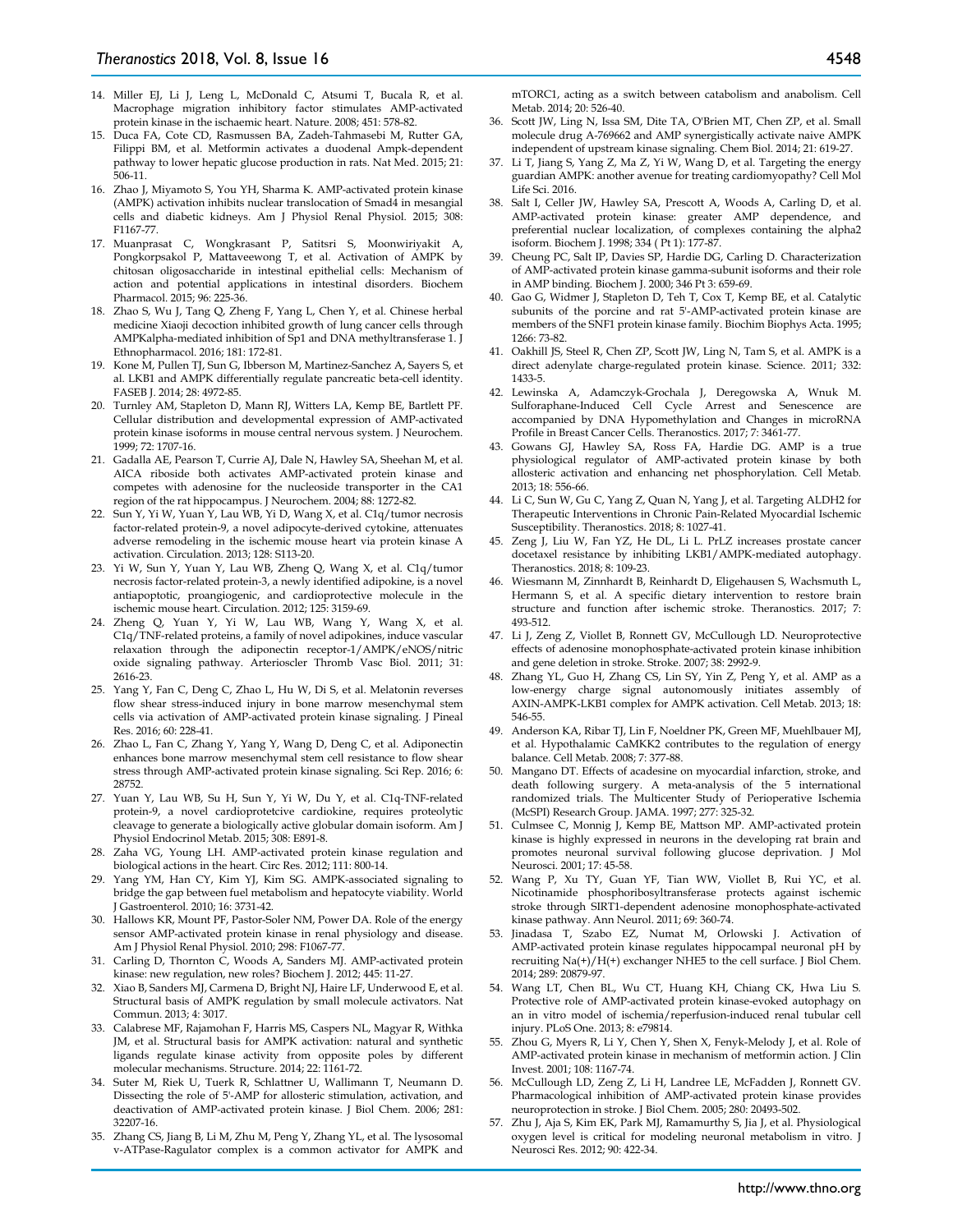- 58. Li X, Han Y, Pang W, Li C, Xie X, Shyy JY, et al. AMP-activated protein kinase promotes the differentiation of endothelial progenitor cells. Arterioscler Thromb Vasc Biol. 2008; 28: 1789-95.
- 59. Lopez-Lopez C, Dietrich MO, Metzger F, Loetscher H, Torres-Aleman I. Disturbed cross talk between insulin-like growth factor I and AMP-activated protein kinase as a possible cause of vascular dysfunction in the amyloid precursor protein/presenilin 2 mouse model of Alzheimer's disease. J Neurosci. 2007; 27: 824-31.
- 60. Li J, McCullough LD. Effects of AMP-activated protein kinase in cerebral ischemia. J Cereb Blood Flow Metab. 2010; 30: 480-92.
- 61. Kim EK, Miller I, Aja S, Landree LE, Pinn M, McFadden J, et al. C75, a fatty acid synthase inhibitor, reduces food intake via hypothalamic AMP-activated protein kinase. J Biol Chem. 2004; 279: 19970-6.
- 62. Landree LE, Hanlon AL, Strong DW, Rumbaugh G, Miller IM, Thupari JN, et al. C75, a fatty acid synthase inhibitor, modulates AMP-activated protein kinase to alter neuronal energy metabolism. J Biol Chem. 2004; 279: 3817-27.
- 63. Andersson U, Filipsson K, Abbott CR, Woods A, Smith K, Bloom SR, et al. AMP-activated protein kinase plays a role in the control of food intake. J Biol Chem. 2004; 279: 12005-8.
- 64. Carling D. AMPK signalling in health and disease. Curr Opin Cell Biol. 2017; 45: 31-7.
- 65. Ashabi G, Khalaj L, Khodagholi F, Goudarzvand M, Sarkaki A. Pre-treatment with metformin activates Nrf2 antioxidant pathways and inhibits inflammatory responses through induction of AMPK after transient global cerebral ischemia. Metab Brain Dis. 2015; 30: 747-54.
- 66. Ashabi G, Khodagholi F, Khalaj L, Goudarzvand M, Nasiri M. Activation of AMP-activated protein kinase by metformin protects against global cerebral ischemia in male rats: interference of AMPK/PGC-1alpha pathway. Metab Brain Dis. 2014; 29: 47-58.
- 67. Zhou Y-Y, Li Y, Jiang W-Q, Zhou L-F. MAPK/JNK signalling: a potential autophagy regulation pathway. Bioscience Reports. 2015; 35.
- 68. Vazquez-Manrique RP, Farina F, Cambon K, Dolores Sequedo M, Parker AJ, Millan JM, et al. AMPK activation protects from neuronal dysfunction and vulnerability across nematode, cellular and mouse models of Huntington's disease. Hum Mol Genet. 2016; 25: 1043-58.
- 69. Kim Y, Powathil G, Kang H, Trucu D, Kim H, Lawler S, et al. Strategies of eradicating glioma cells: a multi-scale mathematical model with MiR-451-AMPK-mTOR control. PLoS One. 2015; 10: e0114370.
- 70. Leuner B, Sabihi S. The birth of new neurons in the maternal brain: Hormonal regulation and functional implications. Front Neuroendocrinol. 2016; 41: 99-113.
- 71. Vilchez D, Ros S, Cifuentes D, Pujadas L, Valles J, Garcia-Fojeda B, et al. Mechanism suppressing glycogen synthesis in neurons and its demise in progressive myoclonus epilepsy. Nat Neurosci. 2007; 10: 1407-13.
- 72. Amato S, Man HY. Bioenergy sensing in the brain: the role of AMP-activated protein kinase in neuronal metabolism, development and neurological diseases. Cell Cycle. 2011; 10: 3452-60.
- 73. Weisova P, Concannon CG, Devocelle M, Prehn JH, Ward MW. Regulation of glucose transporter 3 surface expression by the AMP-activated protein kinase mediates tolerance to glutamate excitation in neurons. J Neurosci. 2009; 29: 2997-3008.
- 74. Jiang T, Sun Q, Chen S. Oxidative stress: A major pathogenesis and potential therapeutic target of antioxidative agents in Parkinson's disease and Alzheimer's disease. Prog Neurobiol. 2016; 147: 1-19.
- 75. Li T, Jiang S, Han M, Yang Z, Lv J, Deng C, et al. Exogenous melatonin as a treatment for secondary sleep disorders: A systematic review and meta-analysis. Front Neuroendocrinol. 2018.
- 76. Sanchez-Flores M, Marcos-Perez D, Costa S, Teixeira JP, Bonassi S, Pasaro E, et al. Oxidative stress, genomic features and DNA repair in frail elderly: A systematic review. Ageing Res Rev. 2017; 37: 1-15.
- 77. Lephart ED. Skin aging and oxidative stress: Equol's anti-aging effects via biochemical and molecular mechanisms. Ageing Res Rev. 2016; 31: 36-54.
- 78. Ipson BR, Fisher AL. Roles of the tyrosine isomers meta-tyrosine and ortho-tyrosine in oxidative stress. Ageing Res Rev. 2016; 27: 93-107.
- 79. Ahmed Z, Shah ZH, Rehman HM, Shahzad K, Daur I, Elfeel A, et al. Genomics: A Hallmark to Monitor Molecular and Biochemical Processes Leading Toward a Better Perceptive of Seed Aging and ex-situ Conservation. Curr Issues Mol Biol. 2017; 22: 89-112.
- 80. Choi IY, Ju C, Anthony Jalin AM, Lee da I, Prather PL, Kim WK. Activation of cannabinoid CB2 receptor-mediated AMPK/CREB pathway reduces cerebral ischemic injury. Am J Pathol. 2013; 182: 928-39.
- 81. Blazquez C, Woods A, de Ceballos ML, Carling D, Guzman M. The AMP-activated protein kinase is involved in the regulation of ketone body production by astrocytes. J Neurochem. 1999; 73: 1674-82.
- 82. Auriel E, Bornstein NM. Neuroprotection in acute ischemic stroke--current status. J Cell Mol Med. 2010; 14: 2200-2.
- 83. Moloudizargari M, Asghari MH, Ghobadi E, Fallah M, Rasouli S, Abdollahi M. Autophagy, its mechanisms and regulation: Implications in neurodegenerative diseases. Ageing Res Rev. 2017; 40: 64-74.
- 84. Shah SZA, Zhao D, Hussain T, Yang L. Role of the AMPK pathway in promoting autophagic flux via modulating mitochondrial dynamics in neurodegenerative diseases: Insight into prion diseases. Ageing Res Rev. 2017; 40: 51-63.
- 85. Hyttinen JMT, Blasiak J, Niittykoski M, Kinnunen K, Kauppinen A, Salminen A, et al. DNA damage response and autophagy in the degeneration of retinal pigment epithelial cells-Implications for age-related macular degeneration (AMD). Ageing Res Rev. 2017; 36: 64-77.
- 86. Liang M, Habib Z, Sakamoto K, Chen X, Cao G. Mycobacteria and Autophagy: Many Questions and Few Answers. Curr Issues Mol Biol. 2017; 21: 63-72.
- 87. Drake LE, Springer MZ, Poole LP, Kim CJ, Macleod KF. Expanding perspectives on the significance of mitophagy in cancer. Semin Cancer Biol. 2017; 47: 110-24.
- 88. Manwani B, McCullough LD. Function of the master energy regulator adenosine monophosphate-activated protein kinase in stroke. J Neurosci Res. 2013; 91: 1018-29.
- 89. Sheng R, Zhang LS, Han R, Liu XQ, Gao B, Qin ZH. Autophagy activation is associated with neuroprotection in a rat model of focal cerebral ischemic preconditioning. Autophagy. 2010; 6: 482-94.
- 90. Jiang T, Yu JT, Zhu XC, Zhang QQ, Tan MS, Cao L, et al. Ischemic preconditioning provides neuroprotection by induction of AMP-activated protein kinase-dependent autophagy in a rat model of ischemic stroke. Mol Neurobiol. 2015; 51: 220-9.
- 91. Maruthur NM, Tseng E, Hutfless S, Wilson LM, Suarez-Cuervo C, Berger Z, et al. Diabetes Medications as Monotherapy or Metformin-Based Combination Therapy for Type 2 Diabetes: A Systematic Review and Meta-analysis. Ann Intern Med. 2016; 164: 740-51.
- 92. Arbelaez-Quintero I, Palacios M. To Use or Not to Use Metformin in Cerebral Ischemia: A Review of the Application of Metformin in Stroke Rodents. Stroke Res Treat. 2017; 2017: 9756429.
- 93. Jiang T, Yu JT, Zhu XC, Wang HF, Tan MS, Cao L, et al. Acute metformin preconditioning confers neuroprotection against focal cerebral ischaemia by pre-activation of AMPK-dependent autophagy. Br J Pharmacol. 2014; 171: 3146-57.
- 94. Liu Y, Lu Z, Cui M, Yang Q, Tang Y, Dong Q. Tissue kallikrein protects SH-SY5Y neuronal cells against oxygen and glucose SH-SY5Y neuronal cells against oxygen and glucose deprivation-induced injury through bradykinin B2 receptor-dependent regulation of autophagy induction. J Neurochem. 2016; 139: 208-20.
- 95. Kalender A, Selvaraj A, Kim SY, Gulati P, Brule S, Viollet B, et al. Metformin, independent of AMPK, inhibits mTORC1 in a rag GTPase-dependent manner. Cell Metab. 2010; 11: 390-401.
- 96. Rena G, Pearson ER, Sakamoto K. Molecular mechanism of action of metformin: old or new insights? Diabetologia. 2013; 56: 1898-906.
- 97. Gusev GP, Govekar R, Gadewal N, Agalakova NI. Understanding quasi-apoptosis of the most numerous enucleated components of blood needs detailed molecular autopsy. Ageing Res Rev. 2017; 35: 46-62.
- 98. Birkinshaw RW, Czabotar PE. The BCL-2 family of proteins and mitochondrial outer membrane permeabilisation. Semin Cell Dev Biol. 2017; 72: 152-62.
- 99. Curti V, Di Lorenzo A, Dacrema M, Xiao J, Nabavi SM, Daglia M. In vitro polyphenol effects on apoptosis: An update of literature data. Semin Cancer Biol. 2017; 46: 119-31.
- 100. Diwanji N, Bergmann A. An unexpected friend ROS in apoptosis-induced compensatory proliferation: Implications for regeneration and cancer. Semin Cell Dev Biol. 2018; 80: 74-82.
- 101. Ma Z, Xin Z, Hu W, Jiang S, Yang Z, Yan X, et al. Forkhead box O proteins: Crucial regulators of cancer EMT. Semin Cancer Biol. 2018; 50: 21-31.
- 102. King TD, Song L, Jope RS. AMP-activated protein kinase (AMPK) activating agents cause dephosphorylation of Akt and glycogen synthase kinase-3. Biochem Pharmacol. 2006; 71: 1637-47.
- 103. Horike N, Sakoda H, Kushiyama A, Ono H, Fujishiro M, Kamata H, et al. AMP-activated protein kinase activation increases phosphorylation of glycogen synthase kinase 3beta and thereby reduces cAMP-responsive element transcriptional activity and phosphoenolpyruvate carboxykinase C gene expression in the liver. J Biol Chem. 2008; 283: 33902-10.
- 104. Li T, Jiang S, Lu C, Hu W, Ji T, Han M, et al. Snapshots: Endoplasmic Reticulum Stress in Lipid Metabolism and Cardiovascular Disease. Curr Issues Mol Biol. 2018; 28: 14-28.
- 105. Duan J, Yin Y, Cui J, Yan J, Zhu Y, Guan Y, et al. Chikusetsu Saponin IVa Ameliorates Cerebral Ischemia Reperfusion Injury in Diabetic Mice via Adiponectin-Mediated AMPK/GSK-3beta Pathway In Vivo and In Vitro. Mol Neurobiol. 2016; 53: 728-43.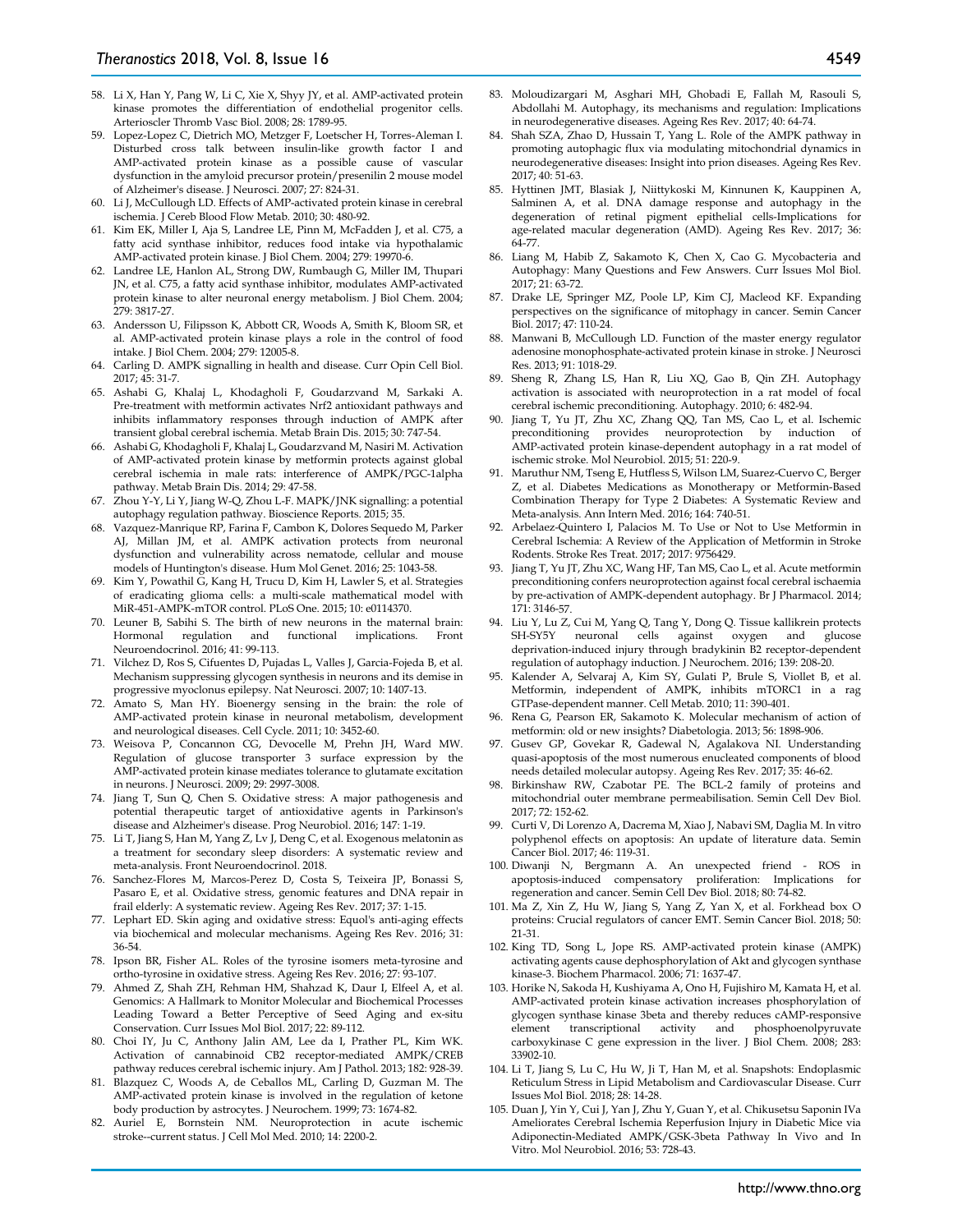- 106. Yang Y, Zhang XJ, Li LT, Cui HY, Zhang C, Zhu CH, et al. Apelin-13 protects against apoptosis by activating AMP-activated protein kinase pathway in ischemia stroke. Peptides. 2016; 75: 96-100.
- 107. Guo JM, Shu H, Wang L, Xu JJ, Niu XC, Zhang L. SIRT1-dependent AMPK pathway in the protection of estrogen against ischemic brain injury. CNS Neurosci Ther. 2017; 23: 360-9.
- 108. Kim HJ, Maiti P, Barrientos A. Mitochondrial ribosomes in cancer. Semin Cancer Biol. 2017; 47: 67-81.
- 109. St John JC. Mitochondrial DNA copy number and replication in reprogramming and differentiation. Semin Cell Dev Biol. 2016; 52: 93-101.
- 110. Ham PB, 3rd, Raju R. Mitochondrial function in hypoxic ischemic injury and influence of aging. Prog Neurobiol. 2016.
- 111. Sacca SC, Gandolfi S, Bagnis A, Manni G, Damonte G, Traverso CE, et al. From DNA damage to functional changes of the trabecular meshwork in aging and glaucoma. Ageing Res Rev. 2016; 29: 26-41.
- 112. DeBalsi KL, Hoff KE, Copeland WC. Role of the mitochondrial DNA replication machinery in mitochondrial DNA mutagenesis, aging and age-related diseases. Ageing Res Rev. 2017; 33: 89-104.
- 113. Toyama EQ, Herzig S, Courchet J, Lewis TL, Jr., Loson OC, Hellberg K, et al. Metabolism. AMP-activated protein kinase mediates mitochondrial fission in response to energy stress. Science. 2016; 351: 275-81.
- 114. Lv J, Jiang S, Yang Z, Hu W, Wang Z, Li T, et al. PGC-1alpha sparks the fire of neuroprotection against neurodegenerative disorders. Ageing Res Rev. 2018; 44: 8-21.
- 115. Li L, Xiao L, Hou Y, He Q, Zhu J, Li Y, et al. Sestrin2 Silencing Exacerbates Cerebral Ischemia/Reperfusion Injury by Decreasing Mitochondrial Biogenesis through the AMPK/PGC-1alpha Pathway in Rats. Sci Rep. 2016; 6: 30272.
- 116. Meyerson JR, Kumar J, Chittori S, Rao P, Pierson J, Bartesaghi A, et al. Structural mechanism of glutamate receptor activation and desensitization. Nature. 2014; 514: 328-34.
- 117. Soria FN, Perez-Samartin A, Martin A, Gona KB, Llop J, Szczupak B, et al. Extrasynaptic glutamate release through cystine/glutamate antiporter contributes to ischemic damage. J Clin Invest. 2014; 124: 3645-55.
- 118. Lai TW, Zhang S, Wang YT. Excitotoxicity and stroke: identifying novel targets for neuroprotection. Prog Neurobiol. 2014; 115: 157-88.
- 119. Connolly NM, Dussmann H, Anilkumar U, Huber HJ, Prehn JH. Single-cell imaging of bioenergetic responses to neuronal excitotoxicity and oxygen and glucose deprivation. J Neurosci. 2014; 34: 10192-205.
- 120. Li Y, Li J, Li S, Li Y, Wang X, Liu B, et al. Curcumin attenuates glutamate neurotoxicity in the hippocampus by suppression of ER stress-associated TXNIP/NLRP3 inflammasome activation in a manner dependent on AMPK. Toxicol Appl Pharmacol. 2015; 286: 53-63.
- 121. Kuramoto N, Wilkins ME, Fairfax BP, Revilla-Sanchez R, Terunuma M, Tamaki K, et al. Phospho-dependent functional modulation of GABA(B) receptors by the metabolic sensor AMP-dependent protein kinase. Neuron. 2007; 53: 233-47.
- 122. Rahimifard M, Maqbool F, Moeini-Nodeh S, Niaz K, Abdollahi M, Braidy N, et al. Targeting the TLR4 signaling pathway by polyphenols: A novel therapeutic strategy for neuroinflammation. Ageing Res Rev. 2017; 36: 11-9.
- 123. Song Z, Albers HE. Cross-talk among oxytocin and arginine-vasopressin receptors: Relevance for basic and clinical studies of the brain and periphery. Front Neuroendocrinol. 2017.
- 124. Ransohoff RM, Perry VH. Microglial physiology: unique stimuli, specialized responses. Annu Rev Immunol. 2009; 27: 119-45.
- 125. Xiong XY, Liu L, Yang QW. Functions and mechanisms of microglia/macrophages in neuroinflammation and neurogenesis after stroke. Prog Neurobiol. 2016; 142: 23-44.
- 126. Chen YJ, Nguyen HM, Maezawa I, Grossinger EM, Garing AL, Kohler R, et al. The potassium channel KCa3.1 constitutes a pharmacological target for neuroinflammation associated with ischemia/reperfusion stroke. J Cereb Blood Flow Metab. 2016; 36: 2146-61.
- 127. Liu Y, Tang G, Li Y, Wang Y, Chen X, Gu X, et al. Metformin attenuates blood-brain barrier disruption in mice following middle cerebral artery occlusion. J Neuroinflammation. 2014; 11: 177.
- 128. Qiu J, Wang M, Zhang J, Cai Q, Lu D, Li Y, et al. The neuroprotection of Sinomenine against ischemic stroke in mice by suppressing NLRP3 inflammasome via AMPK signaling. Int Immunopharmacol. 2016; 40: 492-500.
- 129. Krupinski J, Kaluza J, Kumar P, Wang M, Kumar S. Prognostic value of blood vessel density in ischaemic stroke. Lancet. 1993; 342: 742.
- 130. Venna VR, Li J, Hammond MD, Mancini NS, McCullough LD. Chronic metformin treatment improves post-stroke angiogenesis and recovery after experimental stroke. Eur J Neurosci. 2014; 39: 2129-38.
- 131. Jin Q, Cheng J, Liu Y, Wu J, Wang X, Wei S, et al. Improvement of functional recovery by chronic metformin treatment is associated with

enhanced alternative activation of microglia/macrophages and increased angiogenesis and neurogenesis following experimental stroke. Brain Behav Immun. 2014; 40: 131-42.

- 132. Wang LM, Wang YJ, Cui M, Luo WJ, Wang XJ, Barber PA, et al. A dietary polyphenol resveratrol acts to provide neuroprotection in recurrent stroke models by regulating AMPK and SIRT1 signaling, thereby reducing energy requirements during ischemia. Eur J Neurosci. 2013; 37: 1669-81.
- 133. Wan D, Zhou Y, Wang K, Hou Y, Hou R, Ye X. Resveratrol provides neuroprotection by inhibiting phosphodiesterases and regulating the cAMP/AMPK/SIRT1 pathway after stroke in rats. Brain Res Bull. 2016; 121: 255-62.
- 134. Ohira M, Endo K, Saiki A, Miyashita Y, Terai K, Murano T, et al. Atorvastatin and pitavastatin enhance lipoprotein lipase production in L6 skeletal muscle cells through activation of adenosine monophosphate-activated protein kinase. Metabolism. 2012; 61: 1452-60.
- 135. Chaturvedi S, Zivin J, Breazna A, Amarenco P, Callahan A, Goldstein LB, et al. Effect of atorvastatin in elderly patients with a recent stroke or transient ischemic attack. Neurology. 2009; 72: 688-94.
- 136. Mascitelli L, Pezzetta F. Statin therapy after stroke or transient ischemic attack. N Engl J Med. 2006; 355: 2369-70; author reply 70-1.
- 137. Tang H, Pan CS, Mao XW, Liu YY, Yan L, Zhou CM, et al. Role of NADPH oxidase in total salvianolic acid injection attenuating ischemia-reperfusion impaired cerebral microcirculation and neurons: implication of AMPK/Akt/PKC. Microcirculation. 2014; 21: 615-27.
- 138. Wu F, Nicholson AD, Haile WB, Torre E, An J, Chen C, et al. Tissue-type plasminogen activator mediates neuronal detection and adaptation to metabolic stress. J Cereb Blood Flow Metab. 2013; 33: 1761-9.
- 139. Si QM, Wu GC, Cao XD. Effects of electroacupuncture on acute cerebral infarction. Acupunct Electrother Res. 1998; 23: 117-24.
- 140. Xiong L, Lu Z, Hou L, Zheng H, Zhu Z, Wang Q, et al. Pretreatment with repeated electroacupuncture attenuates transient focal cerebral ischemic injury in rats. Chin Med J (Engl). 2003; 116: 108-11.
- 141. Tominaga A, Ishizaki N, Naruse Y, Kitakoji H, Yamamura Y. Repeated application of low-frequency electroacupuncture improves high-fructose diet-induced insulin resistance in rats. Acupunct Med. 2011; 29: 276-83.
- 142. Ran QQ, Chen HL, Liu YL, Yu HX, Shi F, Wang MS. Electroacupuncture preconditioning attenuates ischemic brain injury by activation of the adenosine monophosphate-activated protein kinase signaling pathway. Neural Regen Res. 2015; 10: 1069-75.
- 143. Ogoh S, Ainslie PN. Cerebral blood flow during exercise: mechanisms of regulation. J Appl Physiol (1985). 2009; 107: 1370-80.
- 144. Dornbos D, 3rd, Zwagerman N, Guo M, Ding JY, Peng C, Esmail F, et al. Preischemic exercise reduces brain damage by ameliorating metabolic disorder in ischemia/reperfusion injury. J Neurosci Res. 2013; 91: 818-27.
- 145. Papadia S, Hardingham GE. The dichotomy of NMDA receptor signaling. Neuroscientist. 2007; 13: 572-9.
- 146. Li M, Zhao J, Hu Y, Lu H, Guo J. Oxygen free radicals regulate energy metabolism via AMPK pathway following cerebral ischemia. Neurol Res. 2010; 32: 779-84.
- 147. Nam HG, Kim W, Yoo DY, Choi JH, Won MH, Hwang IK, et al. Chronological changes and effects of AMP-activated kinase in the hippocampal CA1 region after transient forebrain ischemia in gerbils. Neurol Res. 2013; 35: 395-405.
- 148. Ma Y, Bu J, Dang H, Sha J, Jing Y, Shan-jiang AI, et al. Inhibition of adenosine monophosphate-activated protein kinase reduces glial cell-mediated inflammation and induces the expression of Cx43 in astroglias after cerebral ischemia. Brain Res. 2015; 1605: 1-11.
- 149. van der Worp HB, Sena ES, Donnan GA, Howells DW, Macleod MR. Hypothermia in animal models of acute ischaemic stroke: a systematic review and meta-analysis. Brain. 2007; 130: 3063-74.
- 150. Li J, Benashski S, McCullough LD. Post-stroke hypothermia provides neuroprotection through inhibition of AMP-activated protein kinase. J Neurotrauma. 2011; 28: 1281-8.
- 151. Greco SJ, Sarkar S, Johnston JM, Tezapsidis N. Leptin regulates tau phosphorylation and amyloid through AMPK in neuronal cells. Biochem Biophys Res Commun. 2009; 380: 98-104.
- 152. Huang W, Cao J, Liu X, Meng F, Li M, Chen B, et al. AMPK Plays a Dual Role in Regulation of CREB/BDNF Pathway in Mouse Primary Hippocampal Cells. J Mol Neurosci. 2015; 56: 782-8.
- 153. Rousset CI, Leiper FC, Kichev A, Gressens P, Carling D, Hagberg H, et al. A dual role for AMP-activated protein kinase (AMPK) during neonatal hypoxic-ischaemic brain injury in mice. J Neurochem. 2015; 133: 242-52.
- 154. Saposnik G, Young B, Silver B, Di Legge S, Webster F, Beletsky V, et al. Lack of improvement in patients with acute stroke after treatment with thrombolytic therapy: predictors and association with outcome. JAMA. 2004; 292: 1839-44.